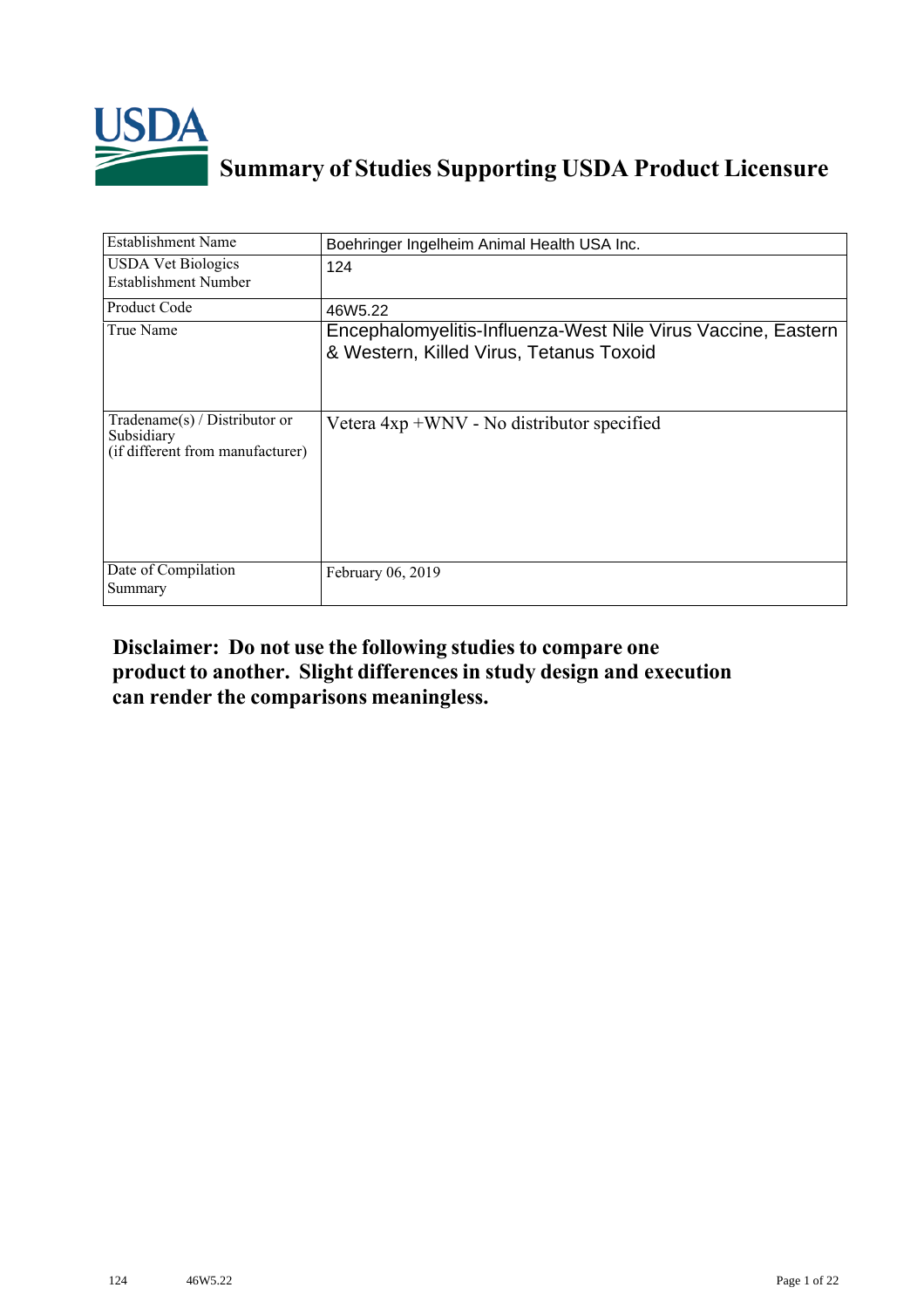| <b>Study Type</b>              | Efficacy                                                                                                                                                                                                                                                          |  |  |  |  |  |  |  |  |
|--------------------------------|-------------------------------------------------------------------------------------------------------------------------------------------------------------------------------------------------------------------------------------------------------------------|--|--|--|--|--|--|--|--|
| <b>Pertaining to</b>           | Clostridium tetanus                                                                                                                                                                                                                                               |  |  |  |  |  |  |  |  |
| <b>Study Purpose</b>           | Demonstration of efficacy against Clostridium tetanus                                                                                                                                                                                                             |  |  |  |  |  |  |  |  |
| <b>Product Administration</b>  | One dose, administered intramuscularly                                                                                                                                                                                                                            |  |  |  |  |  |  |  |  |
| <b>Study Animals</b>           | 10 guinea pigs (10 vaccinates)                                                                                                                                                                                                                                    |  |  |  |  |  |  |  |  |
| <b>Challenge Description</b>   | Not applicable                                                                                                                                                                                                                                                    |  |  |  |  |  |  |  |  |
| <b>Interval observed after</b> | Not applicable                                                                                                                                                                                                                                                    |  |  |  |  |  |  |  |  |
| challenge                      |                                                                                                                                                                                                                                                                   |  |  |  |  |  |  |  |  |
| <b>Results</b>                 | 6 weeks after the injection, vaccinate serum samples were<br>collected and pooled, then tested for antitoxin content by indirect<br>Enzyme-Linked Immunosorbent Assay.<br>A satisfactory value which met the requirements per 9 CFR<br>$113.114(c)$ was achieved. |  |  |  |  |  |  |  |  |
| <b>USDA Approval Date</b>      | February 15, 2011                                                                                                                                                                                                                                                 |  |  |  |  |  |  |  |  |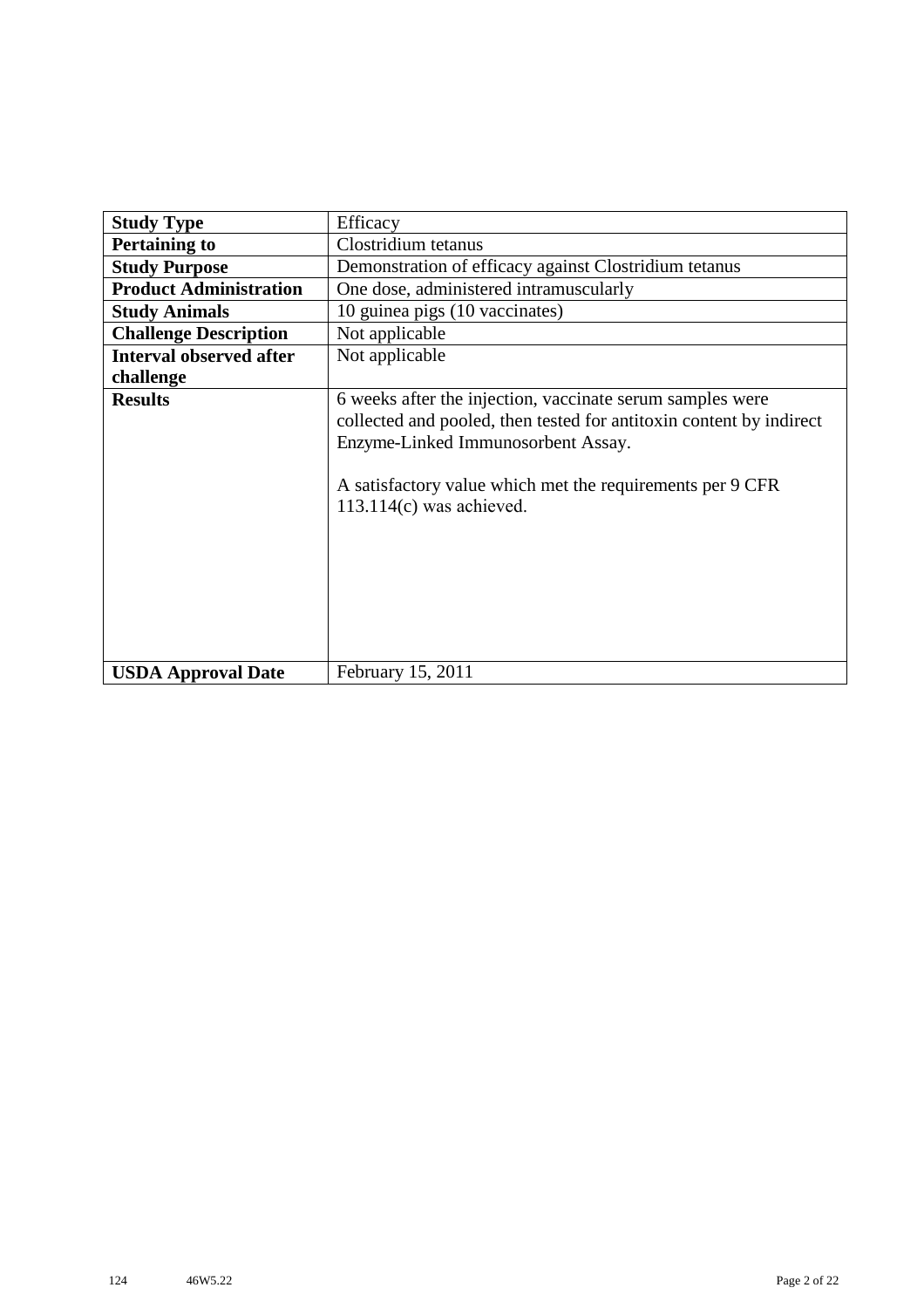| <b>Study Type</b>              | Efficacy                                                                                                                                                                                                                                                                                  |  |  |  |  |  |  |  |  |
|--------------------------------|-------------------------------------------------------------------------------------------------------------------------------------------------------------------------------------------------------------------------------------------------------------------------------------------|--|--|--|--|--|--|--|--|
| <b>Pertaining to</b>           | Eastern equine encephalomyelitis                                                                                                                                                                                                                                                          |  |  |  |  |  |  |  |  |
| <b>Study Purpose</b>           | Demonstration of efficacy against Eastern equine                                                                                                                                                                                                                                          |  |  |  |  |  |  |  |  |
|                                | encephalomyelitis                                                                                                                                                                                                                                                                         |  |  |  |  |  |  |  |  |
| <b>Product Administration</b>  | Two doses, administered intramuscularly, 14 to 21 days apart                                                                                                                                                                                                                              |  |  |  |  |  |  |  |  |
| <b>Study Animals</b>           | 12 guinea pigs (10 vaccinates, 2 controls)                                                                                                                                                                                                                                                |  |  |  |  |  |  |  |  |
| <b>Challenge Description</b>   | Not applicable                                                                                                                                                                                                                                                                            |  |  |  |  |  |  |  |  |
| <b>Interval observed after</b> | Not applicable                                                                                                                                                                                                                                                                            |  |  |  |  |  |  |  |  |
| challenge                      |                                                                                                                                                                                                                                                                                           |  |  |  |  |  |  |  |  |
| <b>Results</b>                 | Serum samples were tested by a plaque reduction, serum<br>neutralization test, 14 to 21 days after the second injection.<br>Vaccinates and controls were evaluated in terms of Eastern equine<br>encephalomyelitis per the criteria in 9 CFR 113.207(b) and the<br>requirements were met. |  |  |  |  |  |  |  |  |
| <b>USDA Approval Date</b>      | February 15, 2011                                                                                                                                                                                                                                                                         |  |  |  |  |  |  |  |  |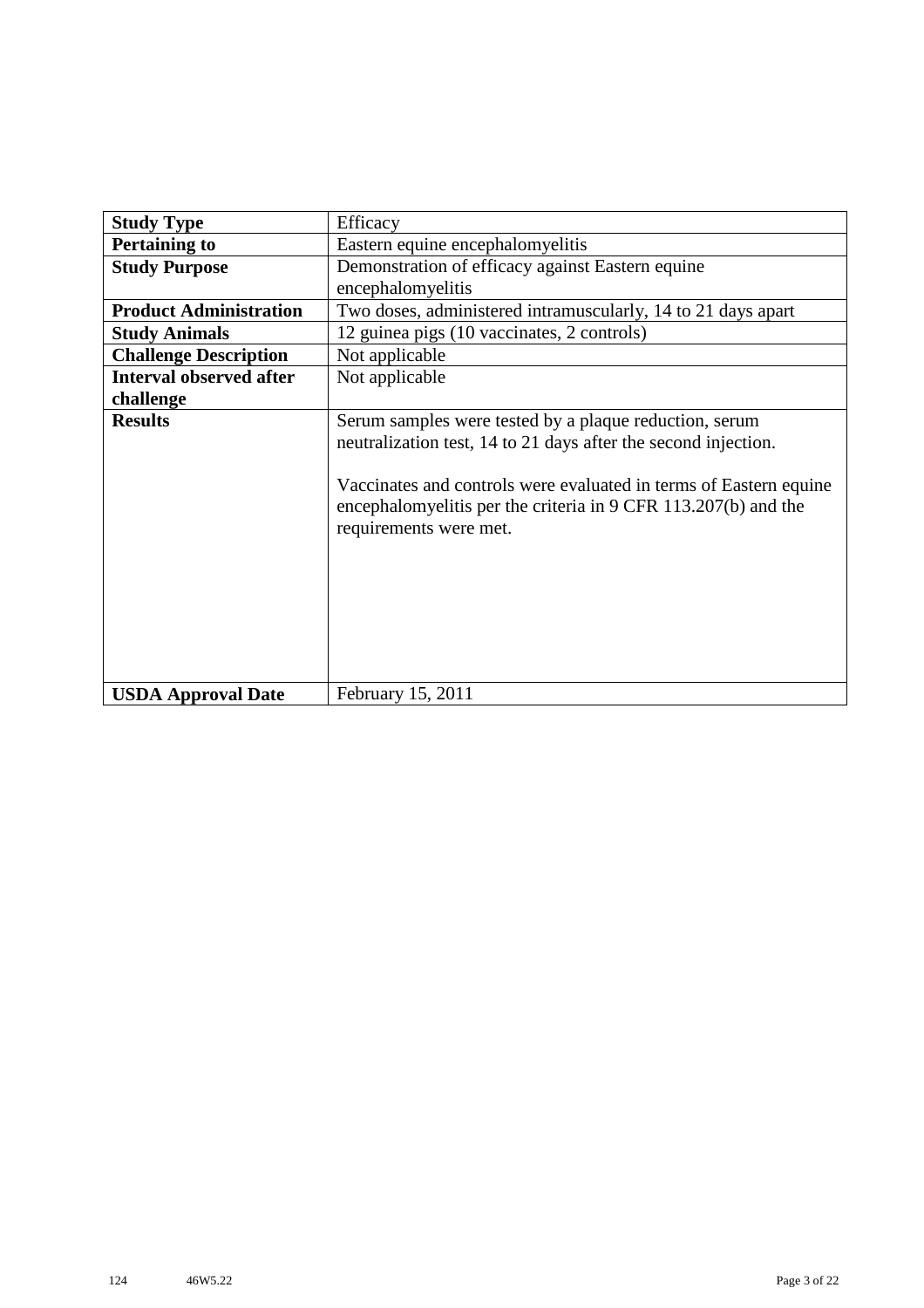| <b>Study Type</b>              | Efficacy                                                                                                                                                                                                                                                                            |
|--------------------------------|-------------------------------------------------------------------------------------------------------------------------------------------------------------------------------------------------------------------------------------------------------------------------------------|
| <b>Pertaining to</b>           | Western equine encephalomyelitis                                                                                                                                                                                                                                                    |
| <b>Study Purpose</b>           | Demonstration of efficacy against Western equine                                                                                                                                                                                                                                    |
|                                | encephalomyelitis                                                                                                                                                                                                                                                                   |
| <b>Product Administration</b>  | Two doses, administered intramuscularly, 14-21 days apart                                                                                                                                                                                                                           |
| <b>Study Animals</b>           | 12 guinea pigs (10 vaccinates, 2 controls)                                                                                                                                                                                                                                          |
| <b>Challenge Description</b>   | Not applicable                                                                                                                                                                                                                                                                      |
| <b>Interval observed after</b> | Not applicable                                                                                                                                                                                                                                                                      |
| challenge                      |                                                                                                                                                                                                                                                                                     |
| <b>Results</b>                 | Serum samples were tested by a plaque reduction, serum<br>neutralization test, 14 days after the second injection.<br>Vaccinates and controls were evaluated in terms of Western equine<br>encephalomyelitis per the criteria in 9 CFR 113.207(b) and the<br>requirements were met. |
| <b>USDA Approval Date</b>      | February 15, 2011                                                                                                                                                                                                                                                                   |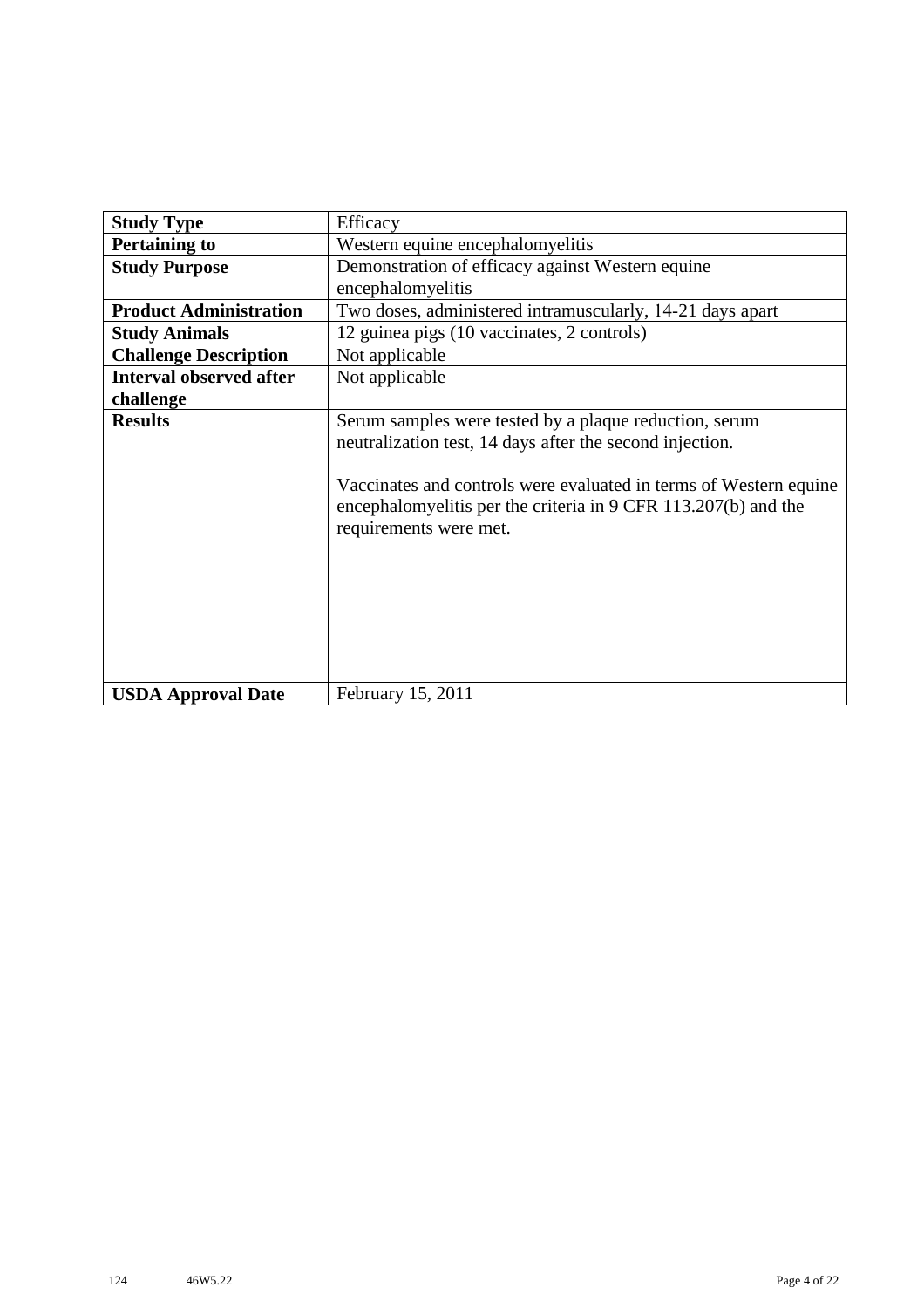| <b>Study Type</b>              | Efficacy                                                         |
|--------------------------------|------------------------------------------------------------------|
| <b>Pertaining to</b>           | Equine influenza virus                                           |
| <b>Study Purpose</b>           | Demonstration of 6-month duration of immunity against            |
|                                | respiratory disease caused by equine influenza                   |
| <b>Product Administration</b>  | Two doses, administered intramuscularly, 21 days apart.          |
|                                | Vaccinates received test product, and controls received          |
|                                | adjuvanted diluent.                                              |
| <b>Study Animals</b>           | 30 horses (20 vaccinates, 10 controls), 5-6 months of age        |
| <b>Challenge Description</b>   | Influenza A/eq/Ohio/2003 administered 184 days post-final        |
|                                | vaccination                                                      |
| <b>Interval observed after</b> | Horses were observed daily for 10 days post-challenge            |
| challenge                      |                                                                  |
| <b>Results</b>                 | See tables at the end of document for data.                      |
|                                |                                                                  |
|                                | <b>Clinical Signs:</b>                                           |
|                                | An animal was considered positive (affected by challenge) if the |
|                                | animal exhibited:                                                |
|                                | Fever (temperature > $102.5$ °F), OR<br>$\bullet$                |
|                                | Nasal discharge (moderate serous discharge or<br>$\bullet$       |
|                                | mucopurulent discharge), OR                                      |
|                                | Ocular discharge<br>$\bullet$                                    |
|                                |                                                                  |
|                                | A total of 9/10 (90%) controls were positive as compared to only |
|                                | $9/20$ (45%) vaccinates.                                         |
|                                |                                                                  |
|                                | There were no adverse reactions to vaccine administration at any |
|                                | timepoint.                                                       |
|                                |                                                                  |
| <b>USDA Approval Date</b>      | September 7, 2010                                                |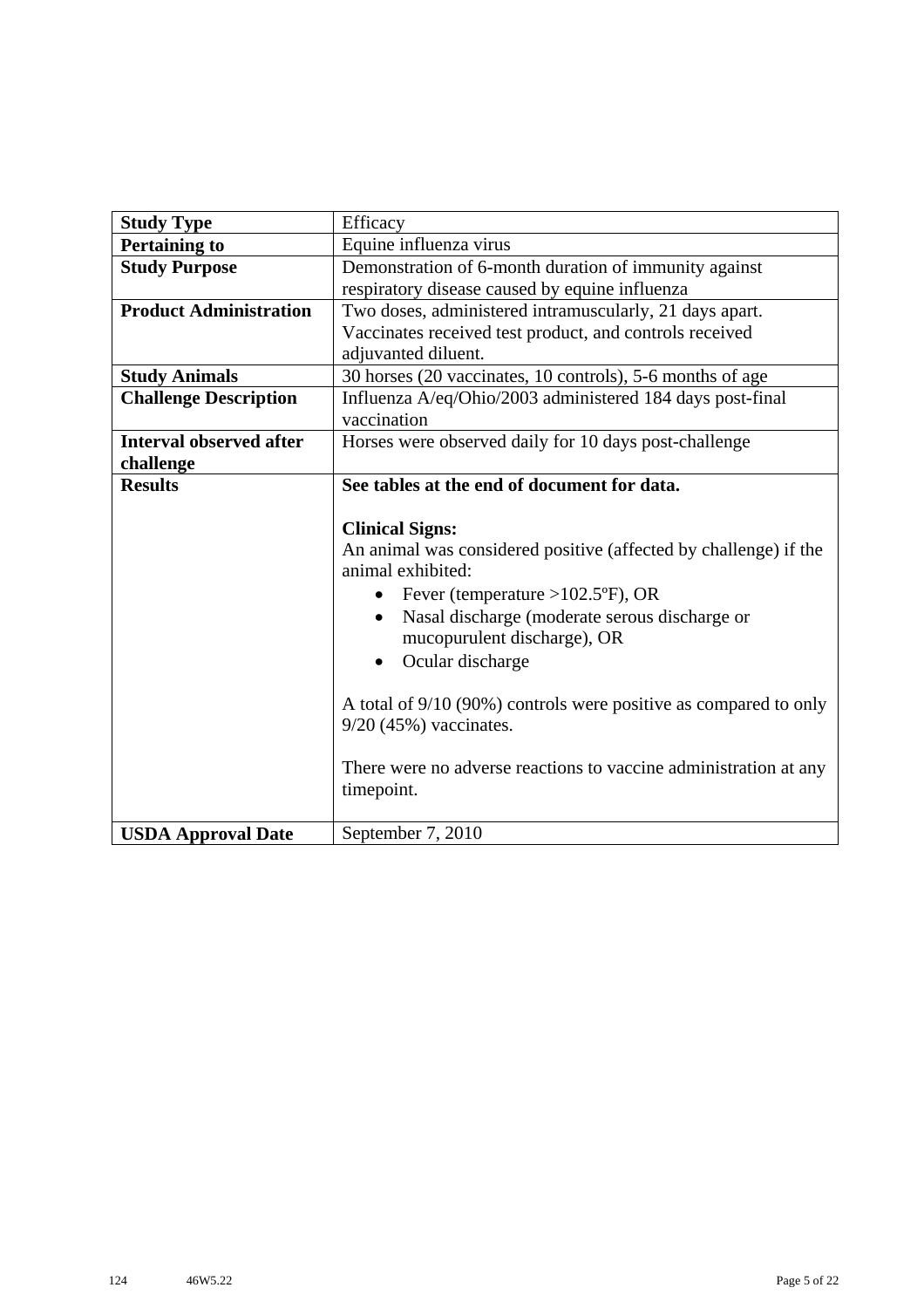|                  |                      |           |              |                |                         |                                  | <b>Days Post-challenge</b>       |                                  |                                  |                                  |                                  |           |
|------------------|----------------------|-----------|--------------|----------------|-------------------------|----------------------------------|----------------------------------|----------------------------------|----------------------------------|----------------------------------|----------------------------------|-----------|
| <b>Treatment</b> | <b>Clinical Sign</b> | $\pmb{0}$ | $\mathbf{1}$ | $\overline{2}$ | $\overline{\mathbf{3}}$ | $\overline{\mathbf{4}}$          | 5                                | 6                                | $\overline{\mathbf{z}}$          | 8                                | $\boldsymbol{9}$                 | 10        |
| <b>Controls</b>  |                      |           |              |                |                         |                                  |                                  |                                  |                                  |                                  |                                  |           |
|                  | Fever                |           |              |                |                         |                                  |                                  |                                  |                                  |                                  |                                  |           |
| $\mathbf 1$      | Nasal discharge      |           |              |                |                         |                                  | $\ddot{}$                        | $\begin{array}{c} + \end{array}$ | $\bf{+}$                         | $\bf +$                          |                                  |           |
|                  | Ocular discharge     |           |              |                |                         |                                  | $\ddot{}$                        |                                  |                                  | $\ddot{}$                        |                                  | $\ddot{}$ |
|                  | Fever                |           |              |                |                         |                                  |                                  |                                  |                                  |                                  |                                  |           |
| $\overline{2}$   | Nasal discharge      |           |              | $\ddot{}$      |                         |                                  | $\ddot{}$                        |                                  | $\mathbf +$                      | $\boldsymbol{+}$                 | $\ddot{}$                        |           |
|                  | Ocular discharge     |           |              |                |                         |                                  | $\ddot{}$                        | $\begin{array}{c} + \end{array}$ |                                  |                                  | $\ddot{}$                        | $\ddot{}$ |
|                  | Fever                |           |              |                |                         |                                  |                                  |                                  |                                  |                                  |                                  |           |
| 3                | Nasal discharge      |           |              |                |                         |                                  |                                  | $\boldsymbol{+}$                 |                                  | $\boldsymbol{+}$                 |                                  |           |
|                  | Ocular discharge     |           |              | $\ddot{}$      |                         |                                  | $\ddot{}$                        |                                  |                                  | $\ddot{}$                        |                                  | $\ddot{}$ |
|                  | Fever                |           |              |                |                         |                                  |                                  |                                  |                                  |                                  |                                  |           |
| 4                | Nasal discharge      |           |              |                |                         |                                  |                                  |                                  |                                  |                                  |                                  |           |
|                  | Ocular discharge     |           |              |                |                         |                                  | $\ddot{}$                        | $\ddot{}$                        | $\ddot{}$                        |                                  |                                  | $\ddag$   |
| 5                | Fever                |           |              |                |                         |                                  |                                  |                                  |                                  |                                  |                                  |           |
|                  | Nasal discharge      |           |              |                |                         | $\ddot{}$                        | $\begin{array}{c} + \end{array}$ | $\begin{array}{c} + \end{array}$ | $\mathbf +$                      | $\ddot{}$                        | $\ddot{}$                        |           |
|                  | Ocular discharge     |           |              |                |                         |                                  |                                  |                                  |                                  |                                  |                                  |           |
|                  | Fever                |           |              |                |                         |                                  |                                  |                                  |                                  |                                  |                                  |           |
| 6                | Nasal discharge      |           |              |                |                         | $\ddot{}$                        |                                  |                                  | $\begin{array}{c} + \end{array}$ |                                  | $\ddot{}$                        | $\ddot{}$ |
|                  | Ocular discharge     |           |              |                |                         |                                  |                                  |                                  |                                  |                                  |                                  | $\ddag$   |
|                  | Fever                |           |              |                |                         |                                  |                                  |                                  |                                  |                                  |                                  |           |
| $\overline{7}$   | Nasal discharge      |           |              | $\ddot{}$      |                         |                                  | $\ddot{}$                        |                                  | $\ddot{}$                        |                                  |                                  | $\ddot{}$ |
|                  | Ocular discharge     |           |              | $\ddot{}$      |                         |                                  |                                  | $\ddot{}$                        |                                  |                                  |                                  |           |
|                  | Fever                |           |              |                |                         |                                  |                                  |                                  | $\pm$                            |                                  |                                  |           |
| $\,8\,$          | Nasal discharge      |           |              |                |                         |                                  | $\ddot{}$                        | $\begin{array}{c} + \end{array}$ | $\ddot{}$                        |                                  |                                  | $\ddot{}$ |
|                  | Ocular discharge     |           |              | $\pmb{+}$      | $\ddot{}$               |                                  | $\ddot{}$                        | $\begin{array}{c} + \end{array}$ |                                  |                                  |                                  | $\ddag$   |
|                  | Fever                |           |              |                |                         |                                  |                                  |                                  |                                  |                                  |                                  |           |
| 9                | Nasal discharge      |           |              |                |                         |                                  |                                  |                                  |                                  |                                  |                                  |           |
|                  | Ocular discharge     |           |              |                |                         |                                  |                                  |                                  |                                  |                                  |                                  |           |
|                  | Fever                |           |              |                |                         |                                  |                                  |                                  |                                  |                                  |                                  |           |
| 10               | Nasal discharge      |           |              |                |                         |                                  | $\begin{array}{c} + \end{array}$ | $\begin{array}{c} + \end{array}$ | $\begin{array}{c} + \end{array}$ | $\pmb{+}$                        | $\ddot{}$                        |           |
|                  | Ocular discharge     |           |              |                |                         | $\begin{array}{c} + \end{array}$ | $\ddot{}$                        |                                  | $\begin{array}{c} + \end{array}$ | $\begin{array}{c} + \end{array}$ | $\begin{array}{c} + \end{array}$ |           |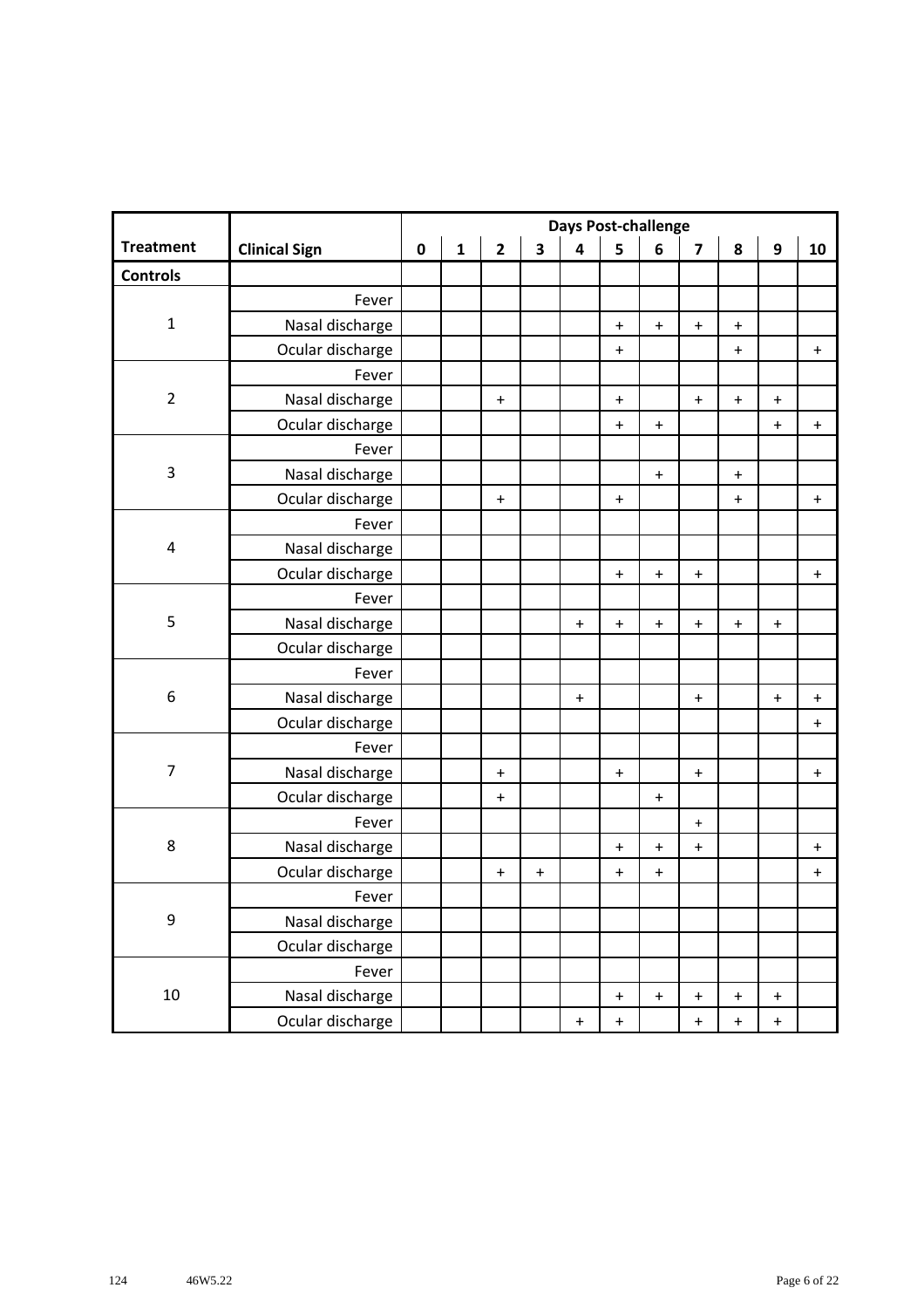|                   |                      |           |              |                |                         |                         | <b>Days Post-challenge</b> |           |                                  |                                  |                                  |             |
|-------------------|----------------------|-----------|--------------|----------------|-------------------------|-------------------------|----------------------------|-----------|----------------------------------|----------------------------------|----------------------------------|-------------|
| <b>Treatment</b>  | <b>Clinical Sign</b> | $\pmb{0}$ | $\mathbf{1}$ | $\overline{2}$ | $\overline{\mathbf{3}}$ | $\overline{\mathbf{4}}$ | 5                          | 6         | $\overline{\mathbf{z}}$          | 8                                | 9                                | 10          |
| <b>Vaccinates</b> |                      |           |              |                |                         |                         |                            |           |                                  |                                  |                                  |             |
|                   | Fever                |           |              |                |                         |                         |                            |           |                                  |                                  |                                  |             |
| $\mathbf 1$       | Nasal discharge      |           |              |                |                         |                         |                            |           |                                  |                                  |                                  |             |
|                   | Ocular discharge     |           |              |                |                         |                         |                            |           |                                  |                                  |                                  |             |
|                   | Fever                |           |              |                |                         |                         |                            |           |                                  |                                  |                                  |             |
| $\overline{2}$    | Nasal discharge      |           |              |                |                         |                         |                            |           |                                  |                                  |                                  |             |
|                   | Ocular discharge     |           |              |                |                         |                         |                            |           |                                  |                                  |                                  |             |
|                   | Fever                |           |              |                |                         |                         |                            |           |                                  |                                  |                                  |             |
| $\mathsf 3$       | Nasal discharge      |           |              |                |                         |                         |                            |           |                                  |                                  |                                  |             |
|                   | Ocular discharge     |           |              |                |                         |                         | $\ddot{}$                  |           |                                  | $\ddot{}$                        | $\ddot{}$                        |             |
|                   | Fever                |           |              |                |                         |                         |                            |           |                                  |                                  |                                  |             |
| 4                 | Nasal discharge      |           |              |                |                         |                         |                            |           | $\begin{array}{c} + \end{array}$ |                                  |                                  |             |
|                   | Ocular discharge     |           |              |                |                         |                         |                            |           |                                  |                                  |                                  |             |
|                   | Fever                |           |              |                |                         |                         |                            |           |                                  |                                  |                                  |             |
| $\mathsf S$       | Nasal discharge      |           |              |                |                         |                         |                            |           |                                  |                                  |                                  |             |
|                   | Ocular discharge     |           |              |                |                         |                         |                            |           |                                  |                                  |                                  |             |
| 6                 | Fever                |           |              |                |                         |                         |                            |           |                                  |                                  |                                  |             |
|                   | Nasal discharge      |           |              |                |                         |                         |                            |           |                                  |                                  |                                  |             |
|                   | Ocular discharge     |           |              |                |                         |                         |                            |           |                                  |                                  |                                  |             |
| $\overline{7}$    | Fever                |           |              |                |                         |                         |                            |           |                                  |                                  |                                  |             |
|                   | Nasal discharge      |           |              |                |                         |                         |                            |           |                                  |                                  |                                  |             |
|                   | Ocular discharge     |           |              |                |                         |                         |                            |           |                                  |                                  |                                  |             |
|                   | Fever                |           |              |                |                         |                         |                            |           |                                  |                                  |                                  |             |
| $\,8\,$           | Nasal discharge      |           |              |                |                         |                         |                            |           |                                  |                                  |                                  |             |
|                   | Ocular discharge     |           |              |                |                         |                         |                            |           |                                  |                                  |                                  |             |
|                   | Fever                |           |              |                |                         |                         |                            |           |                                  |                                  |                                  |             |
| 9                 | Nasal discharge      |           |              |                |                         |                         |                            |           |                                  |                                  |                                  |             |
|                   | Ocular discharge     |           |              |                |                         |                         |                            |           |                                  |                                  |                                  |             |
|                   | Fever                |           |              |                |                         |                         | $\boldsymbol{+}$           |           |                                  |                                  |                                  |             |
| 10                | Nasal discharge      |           |              |                |                         |                         |                            | $\ddot{}$ | $\mathbf +$                      |                                  |                                  |             |
|                   | Ocular discharge     |           |              |                |                         |                         |                            |           |                                  | $\ddot{}$                        |                                  | $\mathbf +$ |
|                   | Fever                |           |              |                |                         |                         |                            |           |                                  |                                  |                                  |             |
| $11\,$            | Nasal discharge      |           |              |                |                         |                         | $\ddot{}$                  |           |                                  | $\begin{array}{c} + \end{array}$ | $\begin{array}{c} + \end{array}$ | $\ddot{}$   |
|                   | Ocular discharge     |           |              |                |                         |                         |                            |           |                                  |                                  |                                  |             |
|                   | Fever                |           |              |                |                         |                         |                            |           |                                  |                                  |                                  |             |
| 12                | Nasal discharge      |           |              |                |                         |                         |                            |           |                                  | $\ddot{}$                        |                                  |             |
|                   | Ocular discharge     |           |              |                |                         |                         |                            |           |                                  |                                  |                                  |             |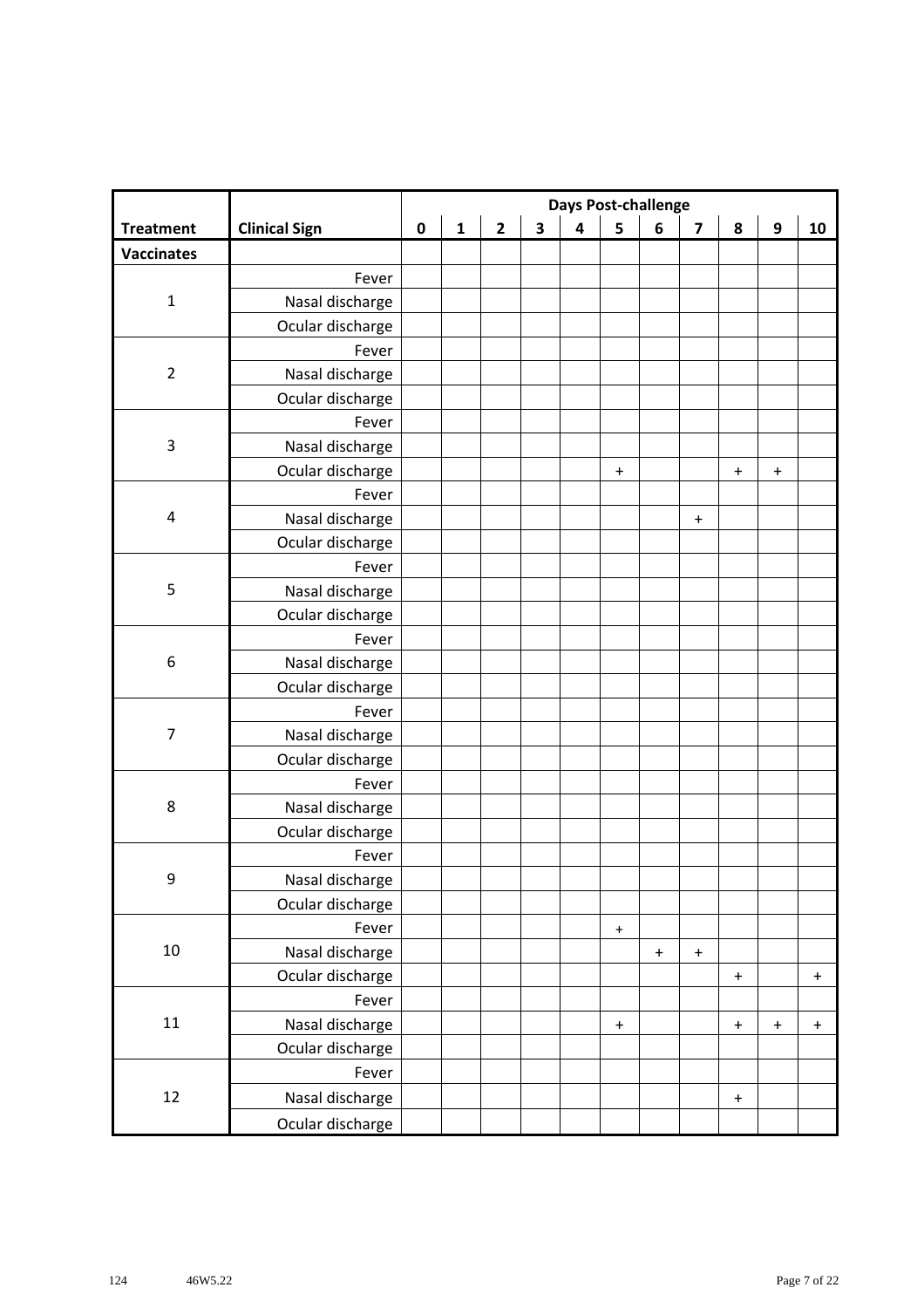|                   |                      |             |              |                         |                         | <b>Days Post-challenge</b> |           |                                  |                                  |                                  |                  |           |
|-------------------|----------------------|-------------|--------------|-------------------------|-------------------------|----------------------------|-----------|----------------------------------|----------------------------------|----------------------------------|------------------|-----------|
| <b>Treatment</b>  | <b>Clinical Sign</b> | $\mathbf 0$ | $\mathbf{1}$ | $\overline{\mathbf{2}}$ | $\overline{\mathbf{3}}$ | $\overline{\mathbf{4}}$    | 5         | 6                                | $\overline{\mathbf{z}}$          | 8                                | $\boldsymbol{9}$ | 10        |
| <b>Vaccinates</b> |                      |             |              |                         |                         |                            |           |                                  |                                  |                                  |                  |           |
|                   | Fever                |             |              |                         |                         |                            |           |                                  |                                  |                                  |                  |           |
| 13                | Nasal discharge      |             |              |                         |                         | $\ddot{}$                  |           |                                  |                                  |                                  |                  | $\ddot{}$ |
|                   | Ocular discharge     |             |              |                         |                         |                            |           |                                  |                                  |                                  |                  |           |
|                   | Fever                |             |              |                         |                         |                            |           |                                  |                                  |                                  |                  |           |
| 14                | Nasal discharge      |             |              |                         |                         |                            |           |                                  |                                  |                                  |                  |           |
|                   | Ocular discharge     |             |              |                         |                         |                            |           |                                  |                                  |                                  |                  |           |
|                   | Fever                |             |              |                         |                         |                            |           |                                  |                                  |                                  |                  |           |
| 15                | Nasal discharge      |             |              |                         |                         |                            |           |                                  |                                  |                                  |                  |           |
|                   | Ocular discharge     |             |              |                         |                         |                            | $\ddot{}$ |                                  | $\begin{array}{c} + \end{array}$ |                                  |                  |           |
|                   | Fever                |             |              |                         |                         |                            |           |                                  |                                  |                                  |                  |           |
| 16                | Nasal discharge      |             |              |                         |                         |                            |           | $\ddot{}$                        |                                  |                                  |                  |           |
|                   | Ocular discharge     |             |              |                         |                         |                            |           |                                  |                                  |                                  |                  |           |
|                   | Fever                |             |              |                         |                         |                            |           |                                  |                                  |                                  |                  |           |
| 17                | Nasal discharge      |             |              |                         |                         |                            |           |                                  |                                  |                                  |                  |           |
|                   | Ocular discharge     |             |              |                         |                         |                            |           |                                  |                                  |                                  |                  |           |
|                   | Fever                |             |              |                         |                         |                            |           |                                  |                                  |                                  |                  |           |
| 18                | Nasal discharge      |             |              |                         |                         |                            |           |                                  |                                  |                                  |                  |           |
|                   | Ocular discharge     |             |              |                         |                         |                            |           |                                  |                                  |                                  |                  |           |
|                   | Fever                |             |              |                         |                         |                            |           |                                  |                                  |                                  |                  |           |
| 19                | Nasal discharge      |             |              |                         |                         |                            |           | $\begin{array}{c} + \end{array}$ |                                  | $\begin{array}{c} + \end{array}$ |                  |           |
|                   | Ocular discharge     |             |              |                         |                         |                            |           |                                  |                                  |                                  |                  |           |
|                   | Fever                |             |              |                         |                         |                            |           |                                  |                                  |                                  |                  |           |
| 20                | Nasal discharge      |             |              |                         |                         |                            |           |                                  |                                  |                                  |                  |           |
|                   | Ocular discharge     |             |              |                         |                         |                            |           |                                  |                                  |                                  |                  |           |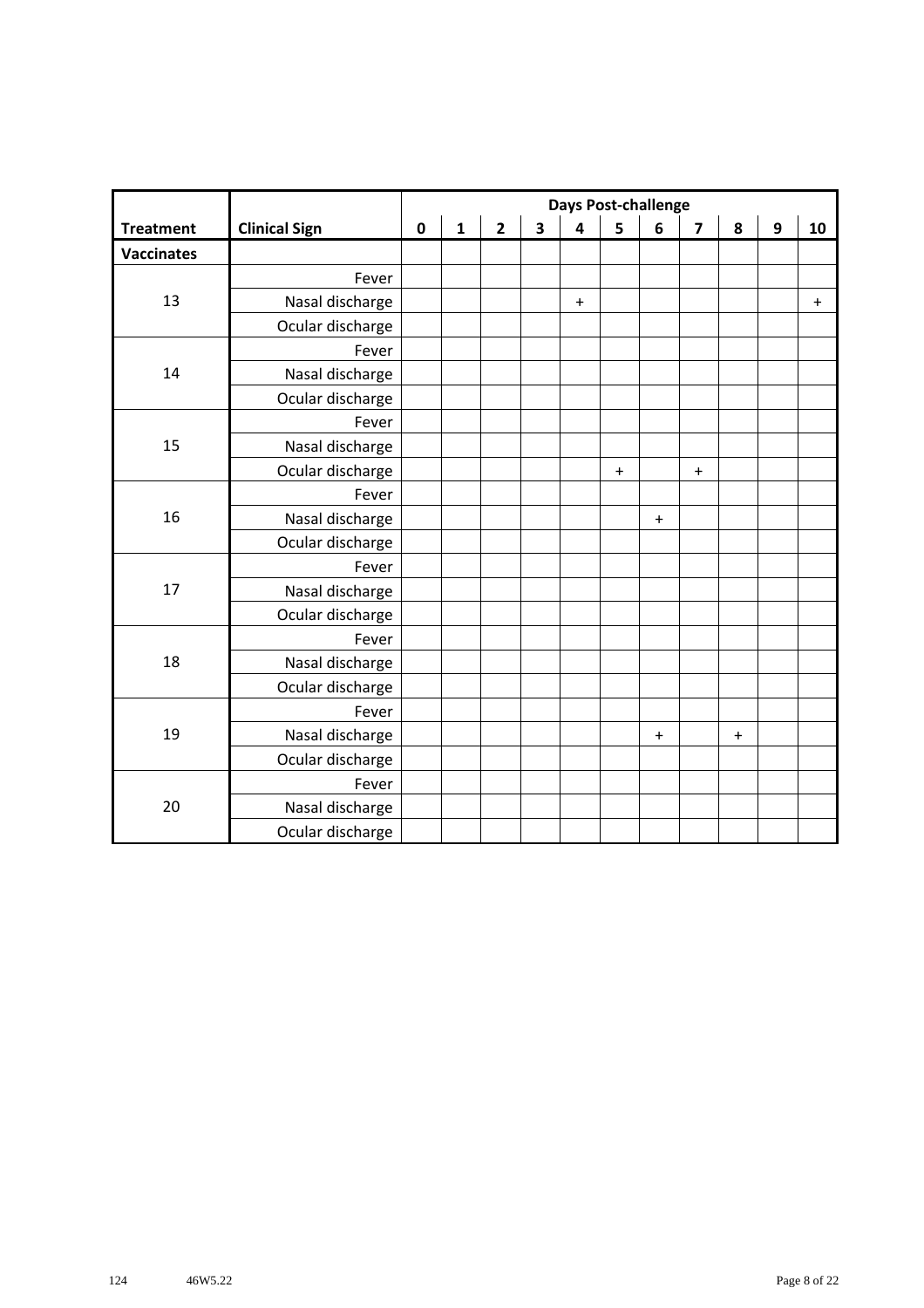| <b>Study Type</b>     | Efficacy                                                                     |
|-----------------------|------------------------------------------------------------------------------|
| Pertaining to         | Equine influenza virus                                                       |
| <b>Study Purpose</b>  | Demonstration of efficacy against respiratory disease and shedding caused    |
|                       | by equine influenza                                                          |
| <b>Product</b>        | Two doses, administered intramuscularly, 21 days apart.                      |
| <b>Administration</b> |                                                                              |
| <b>Study Animals</b>  | 37 horses (18 vaccinates, 19 controls), approximately 9-10 months of age     |
| <b>Challenge</b>      | Influenza A/eq/Ohio/2003 administered 3 weeks post-final vaccination         |
| <b>Description</b>    |                                                                              |
| <b>Interval</b>       | Horses were observed, and nasal swabs were collected, daily for 15 days      |
| observed after        | post-challenge.                                                              |
| challenge             |                                                                              |
| <b>Results</b>        | See tables at the end of document for data.                                  |
|                       |                                                                              |
|                       | <b>Clinical Signs:</b>                                                       |
|                       | An animal was considered positive (affected by challenge) if the animal      |
|                       | exhibited the following at any post-challenge observation point:             |
|                       | • Fever (temperature $\geq$ 102.5°F), OR                                     |
|                       | • Ocular discharge, OR                                                       |
|                       | • Nasal discharge (very slight mucopurulent discharge, or worse)             |
|                       | <b>Duration</b> of disease was calculated from the date the animal was first |
|                       | observed to be positive to the date of last positive observation for that    |
|                       | animal. Based on this calculation, the median duration of disease for the    |
|                       | controls was determined to be 11 days as compared to 3 days for the          |
|                       | vaccinates.                                                                  |
|                       |                                                                              |
|                       | Nasal shedding of influenza virus was evaluated through nasal swab virus     |
|                       | isolation results. An animal was considered positive if virus was isolated   |
|                       | from nasal swabs on one or more occasions following challenge.               |
|                       |                                                                              |
|                       | $0/18$ vaccinates shed virus and $12/19$ controls shed virus.                |
|                       |                                                                              |
|                       | There were no adverse reactions to vaccine administration at any timepoint.  |
| <b>USDA</b>           | April 8, 2013                                                                |
| <b>Approval Date</b>  |                                                                              |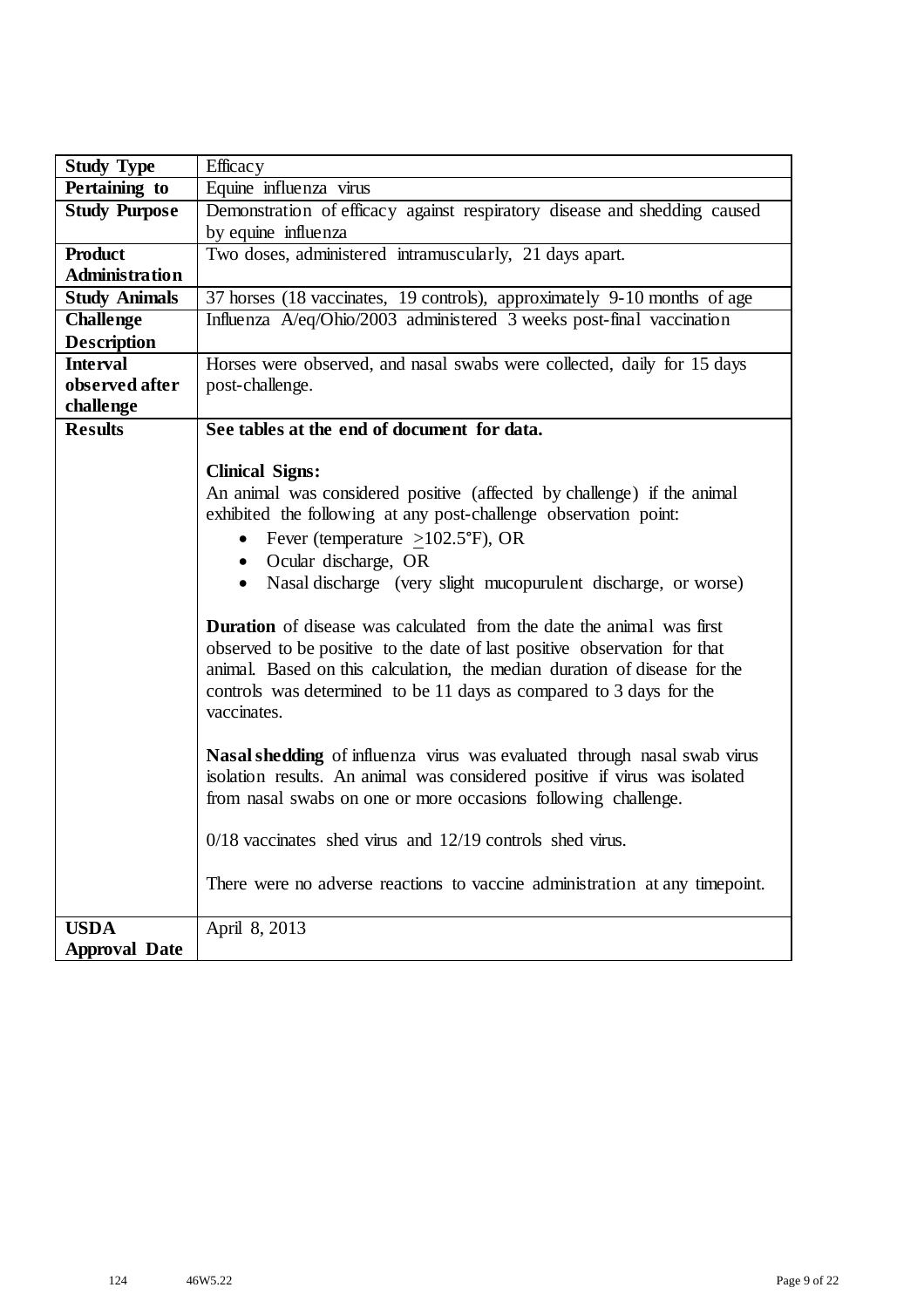

**Ocular Discharge:** 0=none; 1=mild to moderate; 2=severe

**Nasal Discharge**: 0=none; 1=slight clear serous, as may be observed in both normal and diseased horses; 1.5=very slight mucopurulent discharge, one or both nostrils; 2=moderate clear serous discharge, easily seen in one or both nostrils; 3=Abundant clear serous discharge typically seen only in diseased horses; 4=moderately mucopurulent, in large quantities in both nostrils; 5=heavy mucopurulent discharge in large amounts in both nostrils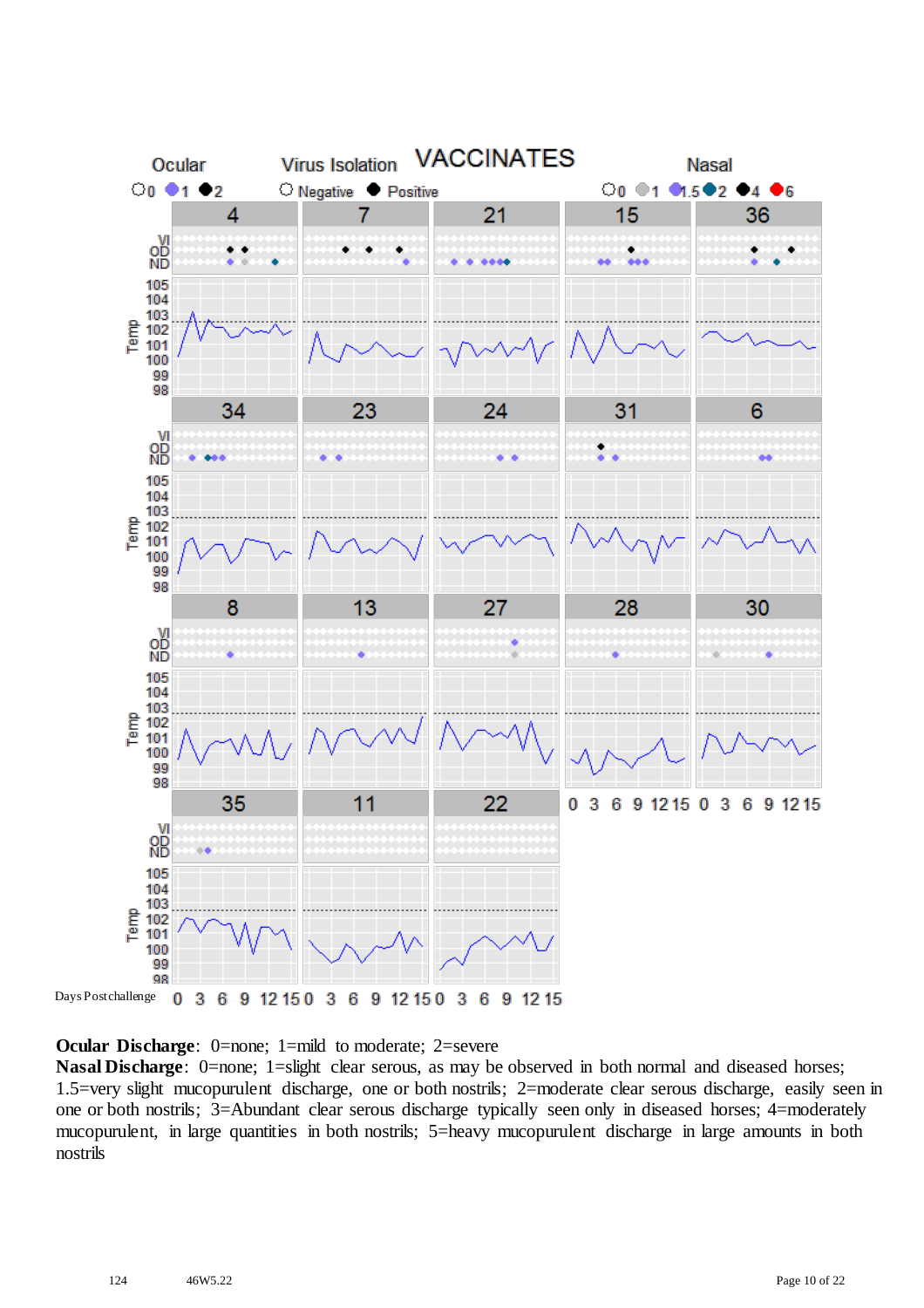

**Ocular Discharge:** 0=none; 1=mild to moderate; 2=severe

**Nasal Discharge**: 0=none; 1=slight clear serous, as may be observed in both normal and diseased horses; 1.5=very slight mucopurulent discharge, one or both nostrils; 2=moderate clear serous discharge, easily seen in one or both nostrils; 3=Abundant clear serous discharge typically seen only in diseased horses; 4=moderately mucopurulent, in large quantities in both nostrils; 5=heavy mucopurulent discharge in large amounts in both nostrils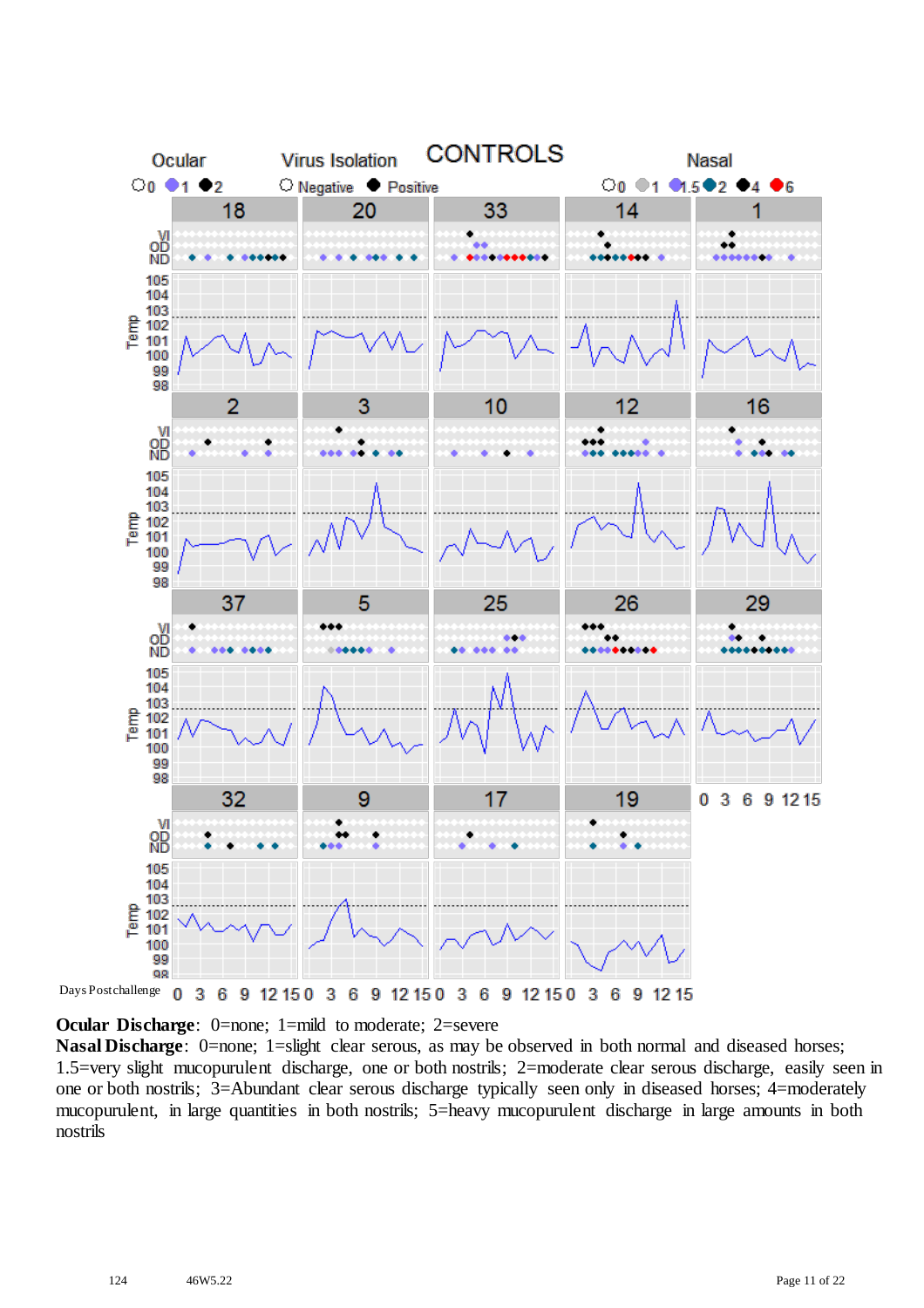| <b>Study Type</b>              | Efficacy                                                                                                                                                                                                                                                                                                                                                                                                                                              |
|--------------------------------|-------------------------------------------------------------------------------------------------------------------------------------------------------------------------------------------------------------------------------------------------------------------------------------------------------------------------------------------------------------------------------------------------------------------------------------------------------|
| <b>Pertaining to</b>           | Equine influenza                                                                                                                                                                                                                                                                                                                                                                                                                                      |
| <b>Study Purpose</b>           | Demonstration of efficacy against respiratory disease caused by<br>equine influenza A2 strain Richmond 07                                                                                                                                                                                                                                                                                                                                             |
| <b>Product Administration</b>  | Two doses, administered intramuscularly, 21 days apart                                                                                                                                                                                                                                                                                                                                                                                                |
| <b>Study Animals</b>           | 20 horses (20 vaccinates), 12 months of age                                                                                                                                                                                                                                                                                                                                                                                                           |
| <b>Challenge Description</b>   | Not applicable                                                                                                                                                                                                                                                                                                                                                                                                                                        |
| <b>Interval observed after</b> | Not applicable                                                                                                                                                                                                                                                                                                                                                                                                                                        |
| challenge                      |                                                                                                                                                                                                                                                                                                                                                                                                                                                       |
| <b>Results</b>                 | This product class allows the manufacturer to update micro-<br>organisms in this vaccine under expedited procedures to respond to<br>emerging needs. Abbreviated data to support influenza strain<br>updates to the product composition were evaluated by USDA-<br>APHIS and found to be acceptable based on regulations and<br>policies at the time of approval. Full vaccination-challenge studies<br>may not have been required for these updates. |
| <b>USDA Approval Date</b>      | February 2, 2012                                                                                                                                                                                                                                                                                                                                                                                                                                      |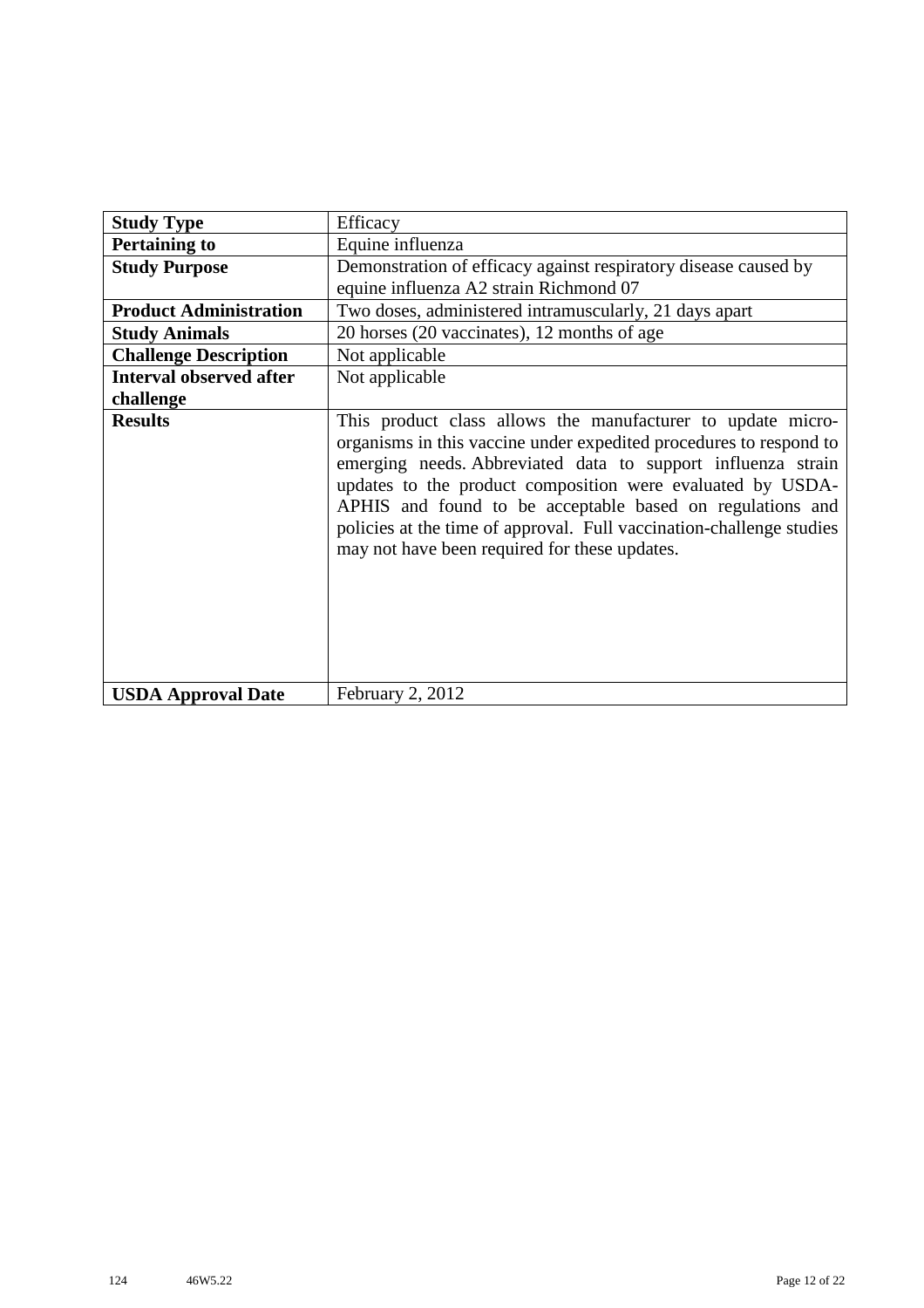| <b>Study Type</b>              | Efficacy                                                                                                                                                                                                                                                                                                                                                                                                                                              |
|--------------------------------|-------------------------------------------------------------------------------------------------------------------------------------------------------------------------------------------------------------------------------------------------------------------------------------------------------------------------------------------------------------------------------------------------------------------------------------------------------|
| <b>Pertaining to</b>           | Equine influenza                                                                                                                                                                                                                                                                                                                                                                                                                                      |
| <b>Study Purpose</b>           | Demonstration of efficacy against respiratory disease caused by<br>equine influenza A2 strain Kentucky 95                                                                                                                                                                                                                                                                                                                                             |
| <b>Product Administration</b>  | Two doses, administered intramuscularly, 21 days apart                                                                                                                                                                                                                                                                                                                                                                                                |
| <b>Study Animals</b>           | 20 horses (20 vaccinates), 12 months of age                                                                                                                                                                                                                                                                                                                                                                                                           |
| <b>Challenge Description</b>   | Not applicable                                                                                                                                                                                                                                                                                                                                                                                                                                        |
| <b>Interval observed after</b> | Not applicable                                                                                                                                                                                                                                                                                                                                                                                                                                        |
| challenge                      |                                                                                                                                                                                                                                                                                                                                                                                                                                                       |
| <b>Results</b>                 | This product class allows the manufacturer to update micro-<br>organisms in this vaccine under expedited procedures to respond to<br>emerging needs. Abbreviated data to support influenza strain<br>updates to the product composition were evaluated by USDA-<br>APHIS and found to be acceptable based on regulations and<br>policies at the time of approval. Full vaccination-challenge studies<br>may not have been required for these updates. |
| <b>USDA Approval Date</b>      | February 2, 2012                                                                                                                                                                                                                                                                                                                                                                                                                                      |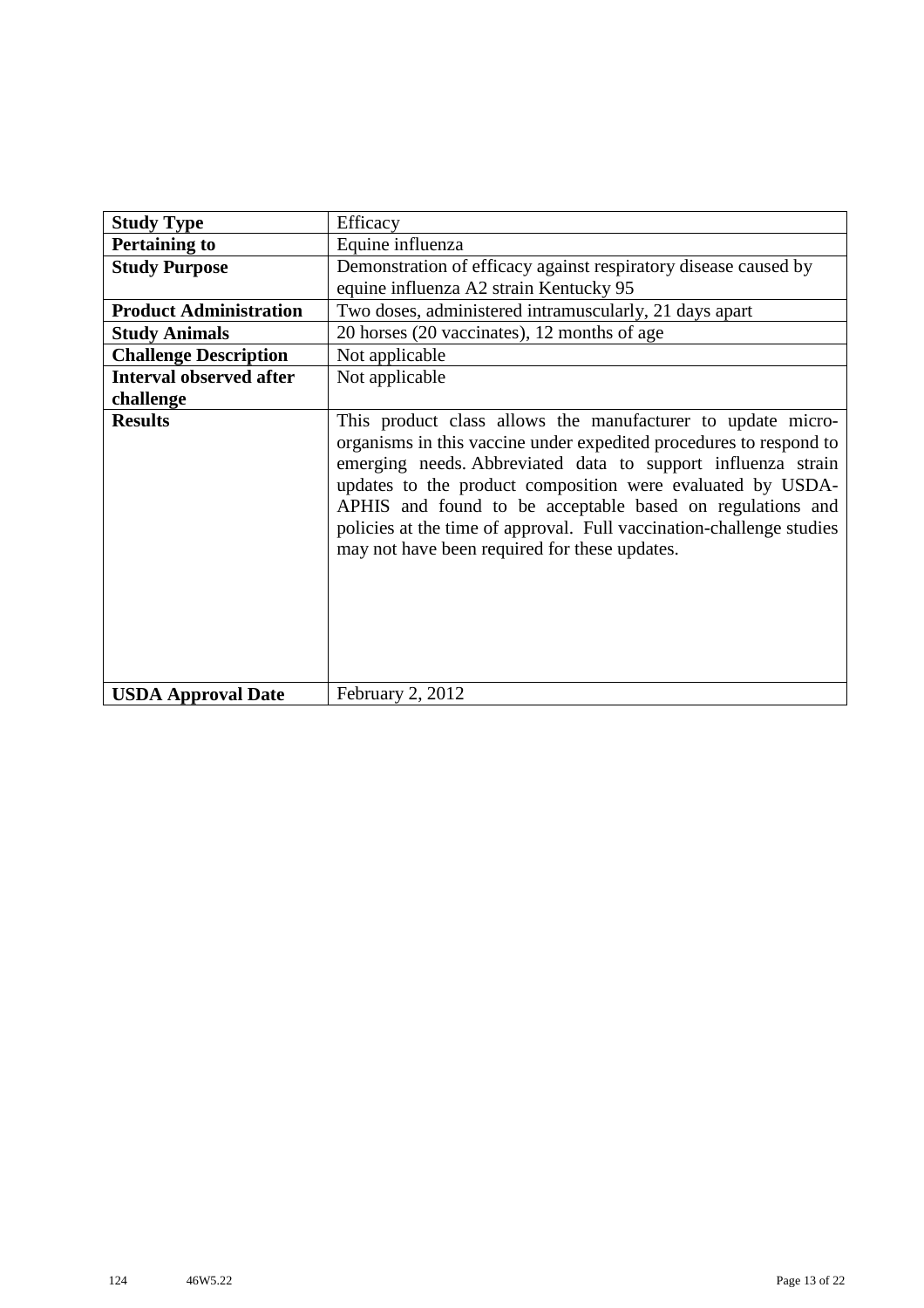| <b>Study Type</b>              | Efficacy                                                           |                 |                   |  |  |  |  |  |  |  |  |
|--------------------------------|--------------------------------------------------------------------|-----------------|-------------------|--|--|--|--|--|--|--|--|
| <b>Pertaining to</b>           | West Nile Virus (WNV)                                              |                 |                   |  |  |  |  |  |  |  |  |
| <b>Study Purpose</b>           | Demonstration of twelve month duration of immunity against disease |                 |                   |  |  |  |  |  |  |  |  |
|                                | caused by WNV                                                      |                 |                   |  |  |  |  |  |  |  |  |
| <b>Product Administration</b>  | Two doses, administered intramuscularly, 25 days apart             |                 |                   |  |  |  |  |  |  |  |  |
| <b>Study Animals</b>           | 30 horses (20 vaccinates, 10 placebo controls) 4-5 months of age   |                 |                   |  |  |  |  |  |  |  |  |
| <b>Challenge Description</b>   | West Nile Virus was administered at 380 days (10 vaccinated and 5  |                 |                   |  |  |  |  |  |  |  |  |
|                                | placebo control animals) or 408 days (10 vaccinated and 5 placebo  |                 |                   |  |  |  |  |  |  |  |  |
|                                | control animals) post-final vaccination.                           |                 |                   |  |  |  |  |  |  |  |  |
| <b>Interval observed after</b> | Horses were observed twice daily for 14 days post-challenge and    |                 |                   |  |  |  |  |  |  |  |  |
| challenge                      | once daily for an additional 7 days post-challenge.                |                 |                   |  |  |  |  |  |  |  |  |
| <b>Results</b>                 | An animal was considered affected by challenge if it developed     |                 |                   |  |  |  |  |  |  |  |  |
|                                | neurological disease, as measured by mortality and microscopic     |                 |                   |  |  |  |  |  |  |  |  |
|                                | evidence of virus-induced brain disease (histopathology).          |                 |                   |  |  |  |  |  |  |  |  |
|                                |                                                                    |                 |                   |  |  |  |  |  |  |  |  |
|                                | Animals were also monitored for viremia (detection of WNV in       |                 |                   |  |  |  |  |  |  |  |  |
|                                | the blood).                                                        |                 |                   |  |  |  |  |  |  |  |  |
|                                |                                                                    |                 |                   |  |  |  |  |  |  |  |  |
|                                | Results are summarized as follows:                                 |                 |                   |  |  |  |  |  |  |  |  |
|                                | <b>Outcome</b>                                                     | <b>Controls</b> | <b>Vaccinates</b> |  |  |  |  |  |  |  |  |
|                                | Mortality                                                          | 7/10(70%)       | 1/20(5%)          |  |  |  |  |  |  |  |  |
|                                | Viremia at least one day<br>$10/10(100\%)$<br>$2/20(10\%)$         |                 |                   |  |  |  |  |  |  |  |  |
|                                |                                                                    |                 |                   |  |  |  |  |  |  |  |  |
|                                | See raw data on following pages.                                   |                 |                   |  |  |  |  |  |  |  |  |
|                                |                                                                    |                 |                   |  |  |  |  |  |  |  |  |
| <b>USDA Approval Date</b>      | September 3, 2010                                                  |                 |                   |  |  |  |  |  |  |  |  |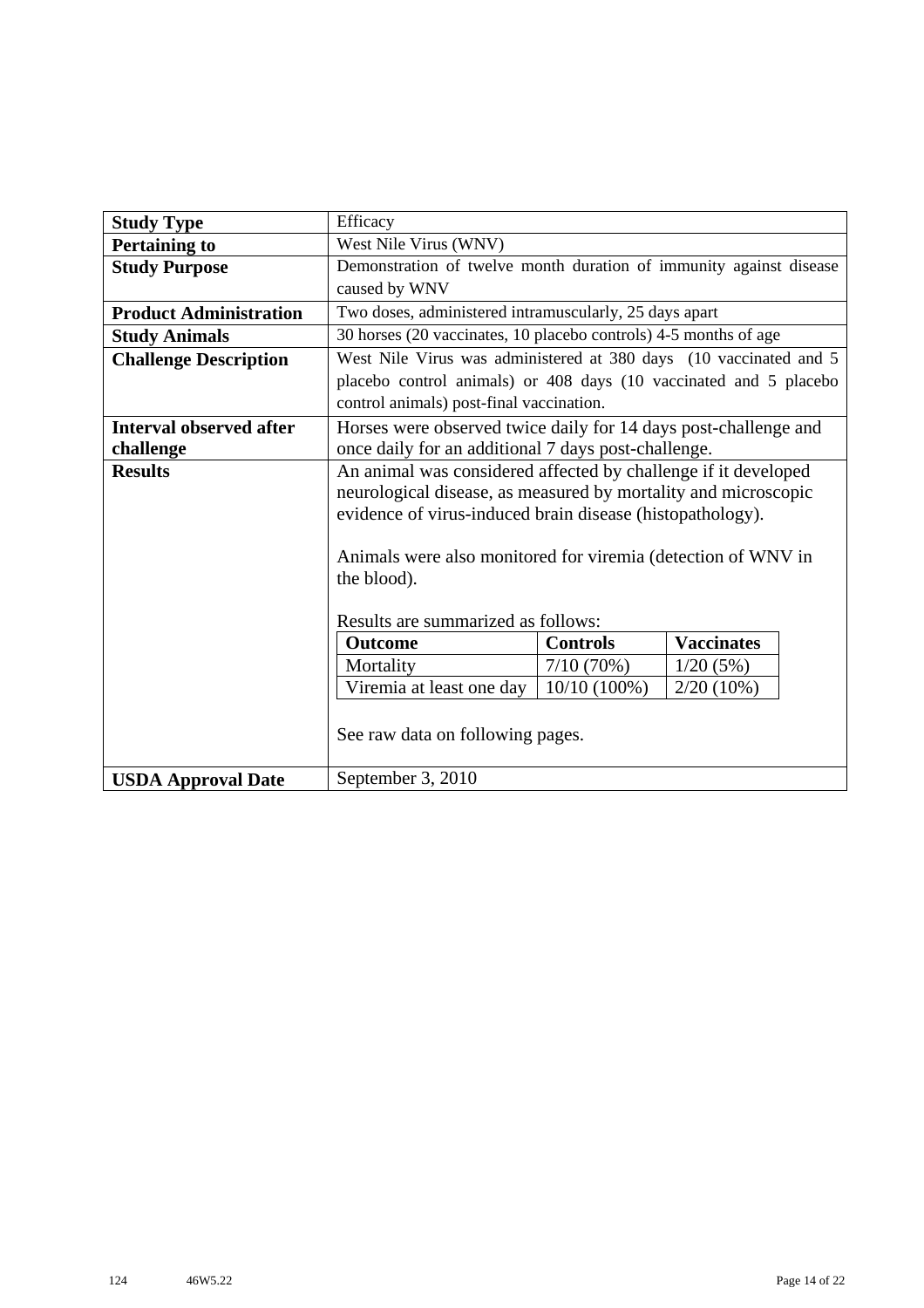| <b>Treatment</b>      | $\#$                    | Died or<br><b>Euthanized due</b> | <b>Severity Histopathological lesions</b> |                  |
|-----------------------|-------------------------|----------------------------------|-------------------------------------------|------------------|
|                       |                         | to disease<br>severity           | <b>Medulla</b>                            | Pons             |
|                       | $\mathbf{1}$            | Yes                              | 3                                         | 3                |
|                       | $\overline{2}$          | Yes                              | $\overline{3}$                            | 3                |
|                       | 3                       | Yes                              | $\overline{3}$                            | $\overline{3}$   |
|                       | $\overline{\mathbf{4}}$ | Yes                              | $\overline{3}$                            | 3                |
| <b>Controls</b>       | 5                       | Yes                              | 3                                         | $\overline{3}$   |
| $(10 \text{ horses})$ | 6                       | Yes                              | $\overline{2}$                            | $\overline{2}$   |
|                       | $\overline{7}$          | Yes                              | $\mathbf{1}$                              | $\mathbf{1}$     |
|                       | 8                       | No                               | $\mathbf{1}$                              | $\mathbf 1$      |
|                       | 9                       | No                               | $\mathbf{1}$                              | $\mathbf{1}$     |
|                       | 10                      | No                               | $\mathbf{1}$                              | 0.5              |
|                       | $\mathbf{1}$            | Yes                              | $\overline{3}$                            | 3                |
|                       | $\overline{2}$          | No                               | $\overline{2}$                            | 0.5              |
|                       | 3                       | No                               | $\mathbf{1}$                              | 1                |
|                       | $\overline{\mathbf{4}}$ | No                               | $\mathbf{1}$                              | 0.5              |
|                       | 5                       | No                               | $\mathbf{1}$                              | 0.5              |
|                       | 6                       | N <sub>o</sub>                   | $\mathbf{1}$                              | 0.5              |
|                       | 7                       | No                               | 0.5                                       | 0.5              |
|                       | 8                       | No                               | 0.5                                       | 0.5              |
|                       | 9                       | N <sub>o</sub>                   | 0.5                                       | $\boldsymbol{0}$ |
| <b>Vaccinates</b>     | 10                      | No                               | $\boldsymbol{0}$                          | $\overline{0.5}$ |
| $(20$ horses)         | 11                      | N <sub>o</sub>                   | $\overline{0}$                            | $\boldsymbol{0}$ |
|                       | 12                      | N <sub>o</sub>                   | $\boldsymbol{0}$                          | $\boldsymbol{0}$ |
|                       | 13                      | No                               | $\overline{0}$                            | $\boldsymbol{0}$ |
|                       | 14                      | N <sub>o</sub>                   | $\overline{0}$                            | $\overline{0}$   |
|                       | 15                      | No                               | $\overline{0}$                            | $\overline{0}$   |
|                       | 16                      | No                               | $\boldsymbol{0}$                          | $\boldsymbol{0}$ |
|                       | 17                      | No                               | $\overline{0}$                            | $\overline{0}$   |
|                       | 18                      | No                               | $\boldsymbol{0}$                          | $\boldsymbol{0}$ |
|                       | 19                      | No                               | $\boldsymbol{0}$                          | $\boldsymbol{0}$ |
|                       | 20                      | N <sub>o</sub>                   | $\overline{0}$                            | $\overline{0}$   |

|         | Scoring of histopathological lesions:                                                                                                                                                                                                                                                                                                                                                  |
|---------|----------------------------------------------------------------------------------------------------------------------------------------------------------------------------------------------------------------------------------------------------------------------------------------------------------------------------------------------------------------------------------------|
| $0 =$   | No significant lesions.                                                                                                                                                                                                                                                                                                                                                                |
| $0.5 =$ | Rare, small, multifocal glial nodules scattered throughout the parenchyma.                                                                                                                                                                                                                                                                                                             |
| $1 =$   | Mild, nonsuppurative encephalitis characterized by mild multifocal perivascular cuffs with<br>lymphocytes and plasma cells and a rare neutrophil and scattered multifocal glial nodules composed<br>of glial cells with a few mononuclear inflammatory cells. Occasionally within this grade, there may<br>be minimval perivascular cuffing and more moderate scattered glial nodules. |
| $2 =$   | Moderate nonsuppurative encephalitis characterized by moderate lymphoplasmacytic perivascular<br>cuffs around many vessels and multifocal accumulations of glial nodules scattered throughout the<br>parenchyma.                                                                                                                                                                       |
| $3 =$   | Severe nonsuppurative encephalitis characterized by severe and thick lymphoplasmacytic<br>perivalent parameters with multiple scattered glial nodules throughout the parenchyma.                                                                                                                                                                                                       |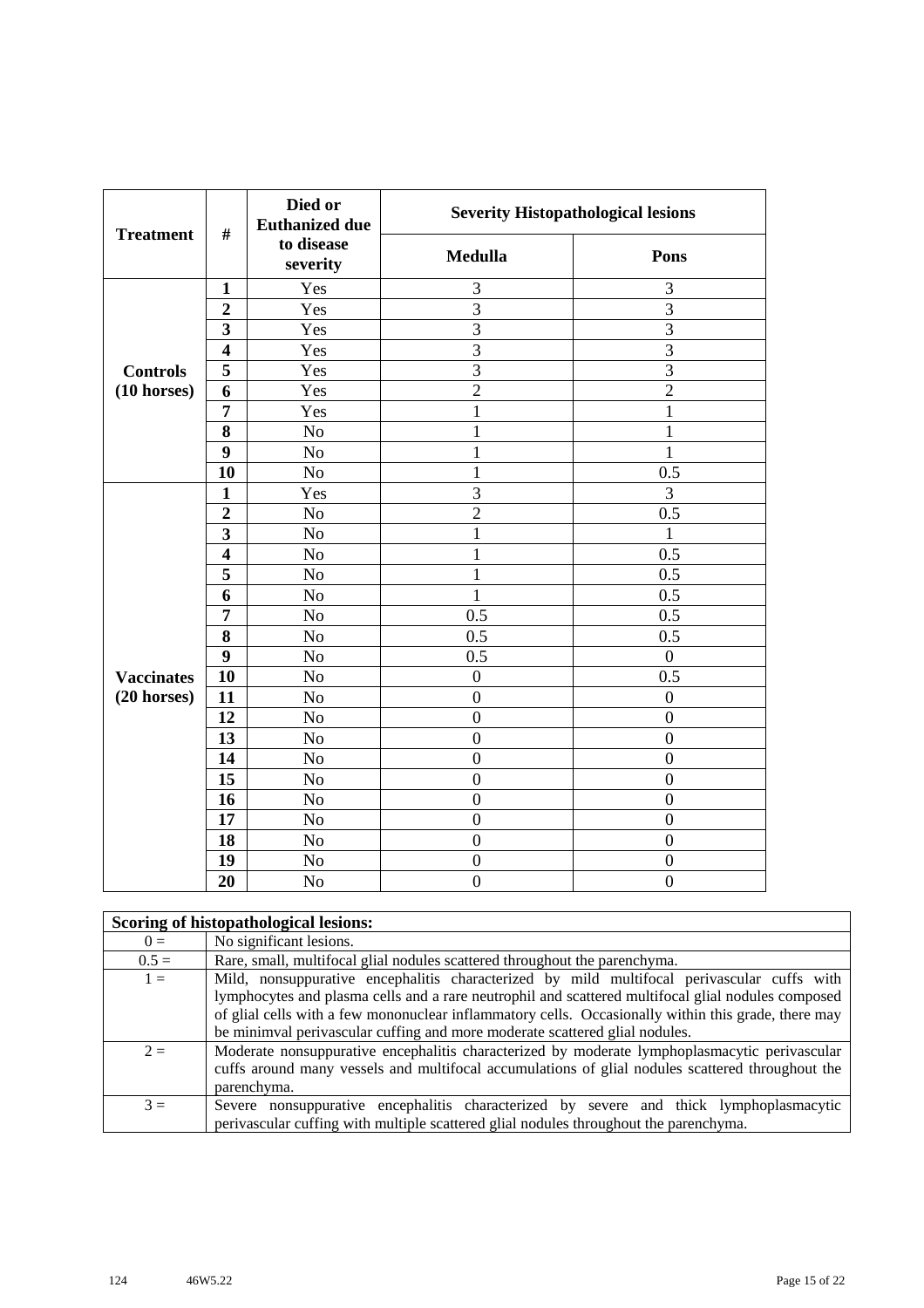| Viremia:                                                                                                                                                                           |    |           |    |    |         |            |      |       |    |    | Days Post-challenge |    |           |    |   |   |   |              |         |    |
|------------------------------------------------------------------------------------------------------------------------------------------------------------------------------------|----|-----------|----|----|---------|------------|------|-------|----|----|---------------------|----|-----------|----|---|---|---|--------------|---------|----|
| Treatment                                                                                                                                                                          | ₩  | $\bullet$ |    |    |         | N          | S    |       |    |    | m                   |    | $\bullet$ |    | ŀ | ő | é | $\mathbf{r}$ | 4       | ដ  |
|                                                                                                                                                                                    |    |           | NИ | Md | 하       |            | 화    | Md    | ÄМ | MI | 하                   | ZМ | NИ        | Иď |   |   |   |              |         |    |
|                                                                                                                                                                                    | ⊣  |           |    |    |         |            |      |       |    |    |                     |    |           |    |   |   |   |              |         | A  |
|                                                                                                                                                                                    | юı |           |    |    |         |            |      |       | βĘ |    | kβ                  |    |           |    |   |   |   |              |         | ÞÞ |
|                                                                                                                                                                                    | m  |           |    |    |         |            |      |       |    | k  |                     |    |           |    |   |   |   | ÞР           |         |    |
|                                                                                                                                                                                    | ₩  |           |    | m  |         |            |      |       | K  | R  |                     |    |           |    |   |   |   |              |         | Þ  |
| Controls                                                                                                                                                                           | m  |           |    | β  | 부치려의덕려석 | 11 리치영국체여동 | 회예검질 | 여여처처터 | 의의 |    |                     |    |           |    |   |   |   | Þ            | AAAAAAR | Þ  |
| (10 horses)                                                                                                                                                                        | ∣७ |           |    |    |         |            |      |       |    |    |                     |    |           |    |   |   |   |              |         | P  |
|                                                                                                                                                                                    |    |           |    | ₽  |         |            |      |       | 旨  | 匕  |                     |    |           |    |   |   |   |              |         | P  |
|                                                                                                                                                                                    | œ  |           |    |    |         |            |      |       | R  | ₽  |                     |    |           |    |   |   |   |              |         |    |
|                                                                                                                                                                                    | þ. |           |    | h  |         | 의직의        | おおは  | 부점력   | 尾  | ₽  | 20                  |    |           |    |   |   |   |              |         |    |
|                                                                                                                                                                                    | P  |           |    |    |         |            |      |       | ₽  |    |                     |    |           |    |   |   |   |              |         |    |
|                                                                                                                                                                                    | ⊢  |           |    |    |         |            |      |       |    |    |                     |    |           |    |   |   |   |              | Þ       | Þ  |
|                                                                                                                                                                                    | N  |           |    |    |         |            |      |       |    |    |                     |    |           |    |   |   |   |              |         |    |
|                                                                                                                                                                                    | r  |           |    |    |         |            |      |       |    |    |                     |    |           |    |   |   |   |              |         |    |
|                                                                                                                                                                                    | ↣  |           |    |    |         |            |      |       |    |    |                     |    |           |    |   |   |   |              |         |    |
|                                                                                                                                                                                    | m  |           |    |    |         |            |      |       |    |    |                     |    |           |    |   |   |   |              |         |    |
|                                                                                                                                                                                    | ю  |           |    |    | βS,     |            |      |       |    |    |                     |    |           |    |   |   |   |              |         |    |
|                                                                                                                                                                                    | ►  |           |    |    |         |            |      |       |    |    |                     |    |           |    |   |   |   |              |         |    |
|                                                                                                                                                                                    | þo |           |    |    | ₽       |            |      |       |    |    |                     |    |           |    |   |   |   |              |         |    |
|                                                                                                                                                                                    | Þ  |           |    |    |         |            |      |       |    |    |                     |    |           |    |   |   |   |              |         |    |
| Vaccinates                                                                                                                                                                         | ₽  |           |    |    |         |            |      |       |    |    |                     |    |           |    |   |   |   |              |         |    |
| (20 horses)                                                                                                                                                                        | Ħ  |           |    |    |         |            |      |       |    |    |                     |    |           |    |   |   |   |              |         |    |
|                                                                                                                                                                                    | P  |           |    |    |         |            |      |       |    |    |                     |    |           |    |   |   |   |              |         |    |
|                                                                                                                                                                                    | n  |           |    |    |         |            |      |       |    |    |                     |    |           |    |   |   |   |              |         |    |
|                                                                                                                                                                                    | Ħ  |           |    |    |         |            |      |       |    |    |                     |    |           |    |   |   |   |              |         |    |
|                                                                                                                                                                                    | N  |           |    |    |         |            |      |       |    |    |                     |    |           |    |   |   |   |              |         |    |
|                                                                                                                                                                                    | ρ  |           |    |    |         |            |      |       |    |    |                     |    |           |    |   |   |   |              |         |    |
|                                                                                                                                                                                    | Ħ  |           |    |    |         |            |      |       |    |    |                     |    |           |    |   |   |   |              |         |    |
|                                                                                                                                                                                    | p  |           |    |    |         |            |      |       |    |    |                     |    |           |    |   |   |   |              |         |    |
|                                                                                                                                                                                    | Þ  |           |    |    |         |            |      |       |    |    |                     |    |           |    |   |   |   |              |         |    |
|                                                                                                                                                                                    | R  |           |    |    |         |            |      |       |    |    |                     |    |           |    |   |   |   |              |         |    |
| Actual value in plaque-forming units per milliliter equivalents (PFUeg/mL) = Positive for virus isolation<br>Blank = Negative for virus isolation ( $\leq$ PEUeg/mL)<br>$D = Dead$ |    |           |    |    |         |            |      |       |    |    |                     |    |           |    |   |   |   |              |         |    |
| N = Not recorded; horse was circling with sporadic head / neck tremors.                                                                                                            |    |           |    |    |         |            |      |       |    |    |                     |    |           |    |   |   |   |              |         |    |
|                                                                                                                                                                                    |    |           |    |    |         |            |      |       |    |    |                     |    |           |    |   |   |   |              |         |    |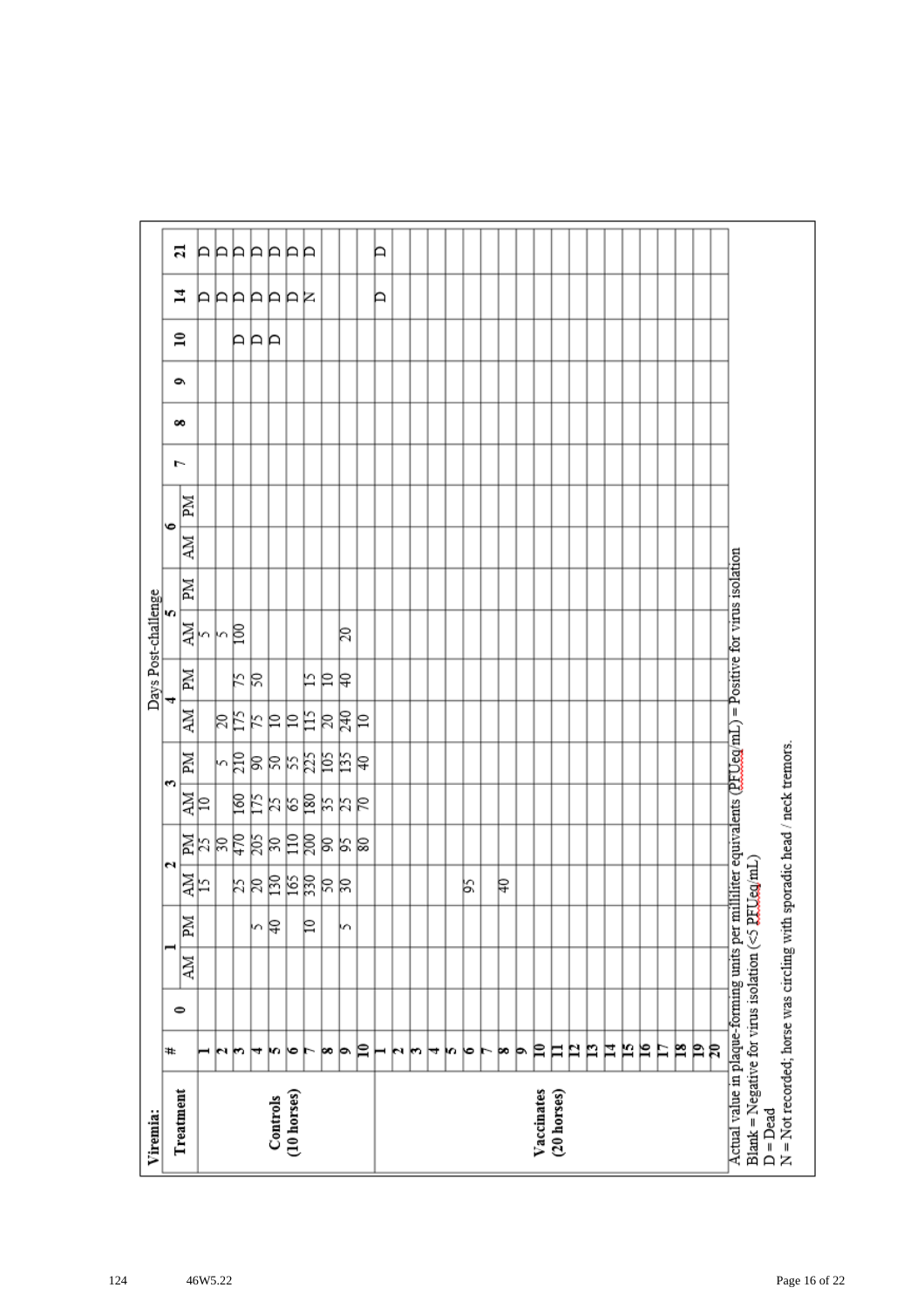| <b>Study Type</b>              | Efficacy                                                       |                                             |                                                                                        |  |                                                                            |  |  |
|--------------------------------|----------------------------------------------------------------|---------------------------------------------|----------------------------------------------------------------------------------------|--|----------------------------------------------------------------------------|--|--|
| <b>Pertaining to</b>           | West Nile Virus (WNV)                                          |                                             |                                                                                        |  |                                                                            |  |  |
| <b>Study Purpose</b>           |                                                                |                                             |                                                                                        |  | Demonstration of seven month duration of immunity against WNV              |  |  |
| <b>Product Administration</b>  |                                                                |                                             | Two doses, administered intramuscularly 22 days apart                                  |  |                                                                            |  |  |
| <b>Study Animals</b>           |                                                                |                                             | 30 horses (20 vaccinates, 10 placebo controls) 4-5 months of age                       |  |                                                                            |  |  |
| <b>Challenge Description</b>   |                                                                |                                             | Challenged with West Nile Virus at 201 days (Group 1:                                  |  |                                                                            |  |  |
|                                |                                                                |                                             | 10 vaccinated and 5 placebo control animals) or 222 days                               |  |                                                                            |  |  |
|                                |                                                                |                                             | (Group 2: 10 vaccinated and 5 placebo control animals) after the                       |  |                                                                            |  |  |
|                                | second vaccination.                                            |                                             |                                                                                        |  |                                                                            |  |  |
| <b>Interval observed after</b> |                                                                |                                             | Horses were bled on the day of challenge, twice daily for 6 days                       |  |                                                                            |  |  |
| challenge                      |                                                                |                                             |                                                                                        |  | post-challenge, once daily for an additional 4 days post-challenge,        |  |  |
|                                |                                                                | and on day 14 post-challenge                |                                                                                        |  |                                                                            |  |  |
| <b>Results</b>                 |                                                                |                                             | The primary outcome was viremia (detection of WNV in the                               |  |                                                                            |  |  |
|                                |                                                                |                                             | blood). An animal was considered to be positive if virus was                           |  |                                                                            |  |  |
|                                | detected in the blood on one or more occasions post-challenge. |                                             |                                                                                        |  |                                                                            |  |  |
|                                |                                                                |                                             |                                                                                        |  |                                                                            |  |  |
|                                | The number of animals positive for viremia at least once is    |                                             |                                                                                        |  |                                                                            |  |  |
|                                |                                                                | summarized for as follows:                  |                                                                                        |  |                                                                            |  |  |
|                                | <b>Challenge</b>                                               | <b>Controls</b>                             | <b>Vaccinates</b>                                                                      |  |                                                                            |  |  |
|                                | Group                                                          |                                             |                                                                                        |  |                                                                            |  |  |
|                                | 1                                                              | 5/5(100%)<br>$1/10(10\%)$                   |                                                                                        |  |                                                                            |  |  |
|                                |                                                                | $\overline{2}$<br>$5/5(100\%)$<br>3/10(30%) |                                                                                        |  |                                                                            |  |  |
|                                |                                                                |                                             |                                                                                        |  |                                                                            |  |  |
|                                |                                                                |                                             |                                                                                        |  |                                                                            |  |  |
|                                |                                                                |                                             |                                                                                        |  | The outcome for <b>viremia</b> is as follows for the first group of horses |  |  |
|                                |                                                                |                                             | challenged 201 days following the second vaccination:                                  |  |                                                                            |  |  |
|                                |                                                                | <b>Horse ID</b>                             | <b>Challenge Group 1</b>                                                               |  |                                                                            |  |  |
|                                |                                                                | S16                                         | Positive                                                                               |  |                                                                            |  |  |
|                                |                                                                | S <sub>21</sub>                             | Positive                                                                               |  |                                                                            |  |  |
|                                | <b>Controls</b>                                                | S23                                         | Positive                                                                               |  |                                                                            |  |  |
|                                | (5 horses)                                                     | S <sub>26</sub>                             | Positive                                                                               |  |                                                                            |  |  |
|                                |                                                                | S30                                         | Positive                                                                               |  |                                                                            |  |  |
|                                |                                                                | S17                                         | Negative                                                                               |  |                                                                            |  |  |
|                                |                                                                | S18                                         | Negative                                                                               |  |                                                                            |  |  |
|                                |                                                                | S <sub>19</sub>                             | Negative                                                                               |  |                                                                            |  |  |
|                                |                                                                | S <sub>20</sub>                             | Negative                                                                               |  |                                                                            |  |  |
|                                | <b>Vaccinates</b>                                              | S22                                         | Positive                                                                               |  |                                                                            |  |  |
|                                | $(10 \text{ horses})$                                          | S24                                         | Negative                                                                               |  |                                                                            |  |  |
|                                |                                                                | S <sub>25</sub>                             | Negative                                                                               |  |                                                                            |  |  |
|                                |                                                                | S <sub>27</sub>                             | Negative                                                                               |  |                                                                            |  |  |
|                                |                                                                | S <sub>28</sub><br>S <sub>29</sub>          | Negative                                                                               |  |                                                                            |  |  |
|                                |                                                                |                                             | Negative<br>Positive $=$ WNV detected in blood on one or more occasions post-challenge |  |                                                                            |  |  |
|                                |                                                                |                                             | $Negative = WNV$ detected in blood on zero occasions post-challenge                    |  |                                                                            |  |  |
|                                |                                                                |                                             |                                                                                        |  |                                                                            |  |  |
|                                |                                                                |                                             |                                                                                        |  |                                                                            |  |  |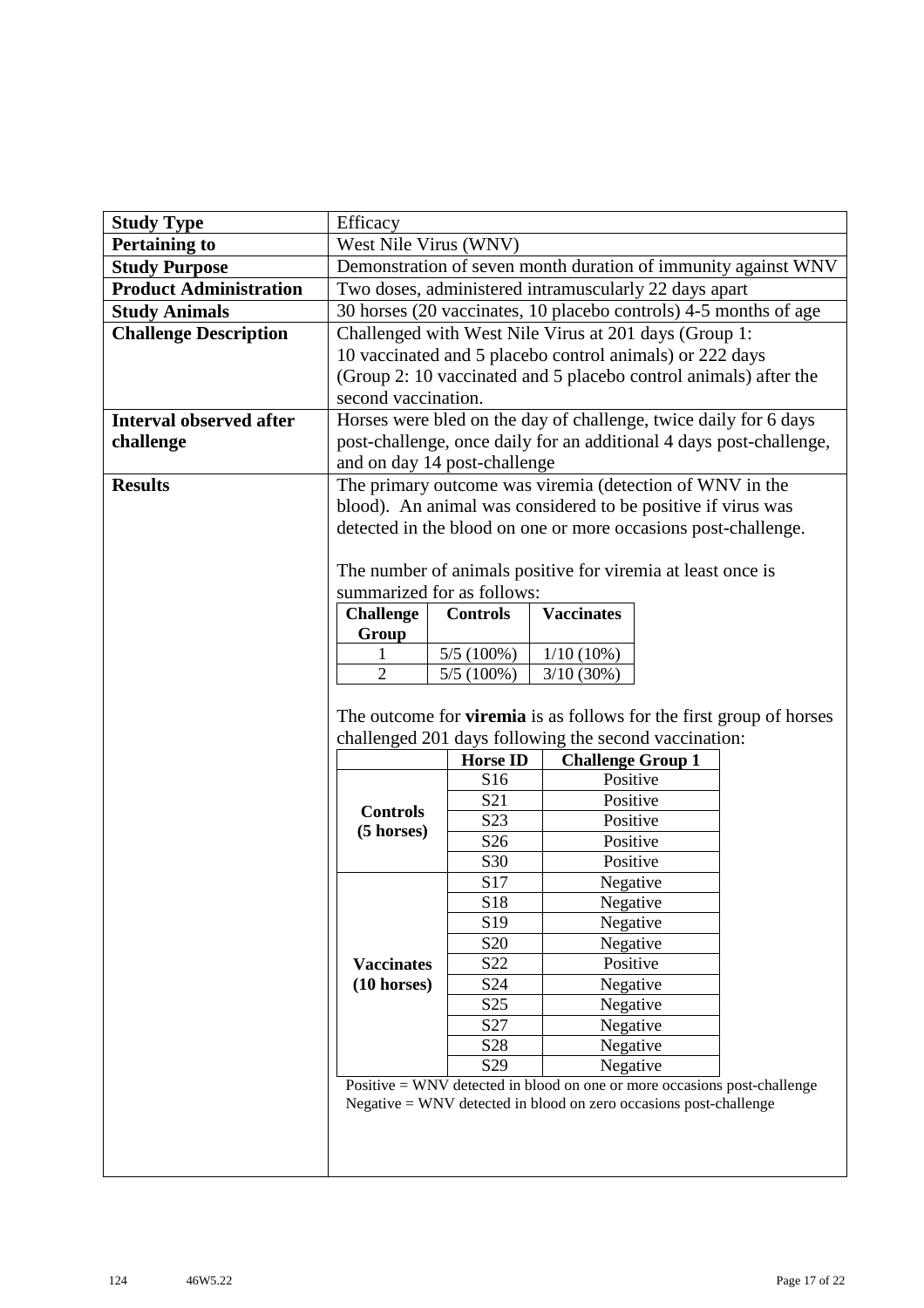|                           |                       |                 | The outcome for <b>viremia</b> is as follows for the second group of     |  |
|---------------------------|-----------------------|-----------------|--------------------------------------------------------------------------|--|
|                           |                       |                 | horses challenged 222 days following the second vaccination:             |  |
|                           |                       | <b>Horse ID</b> | <b>Challenge Group 2</b>                                                 |  |
|                           |                       | S32             | Positive                                                                 |  |
|                           | <b>Controls</b>       | S36             | Positive                                                                 |  |
|                           |                       | S39             | Positive                                                                 |  |
|                           | $(5 \text{ horses})$  | S40             | Positive                                                                 |  |
|                           |                       | S43             | Positive                                                                 |  |
|                           |                       | S31             | Negative                                                                 |  |
|                           |                       | S33             | Positive                                                                 |  |
|                           |                       | S34             | Negative                                                                 |  |
|                           |                       | S35             | Positive                                                                 |  |
|                           | <b>Vaccinates</b>     | S37             | Negative                                                                 |  |
|                           | $(10 \text{ horses})$ | S38             | Negative                                                                 |  |
|                           |                       | S41             | Negative                                                                 |  |
|                           |                       | S42             | Negative                                                                 |  |
|                           |                       | S44             | Negative                                                                 |  |
|                           |                       | S45             | Positive                                                                 |  |
|                           |                       |                 | Positive = WNV detected in blood on one or more occasions post-challenge |  |
|                           |                       |                 | $Negative = WNV$ detected in blood on zero occasions post-challenge      |  |
| <b>USDA Approval Date</b> | November 2, 2009      |                 |                                                                          |  |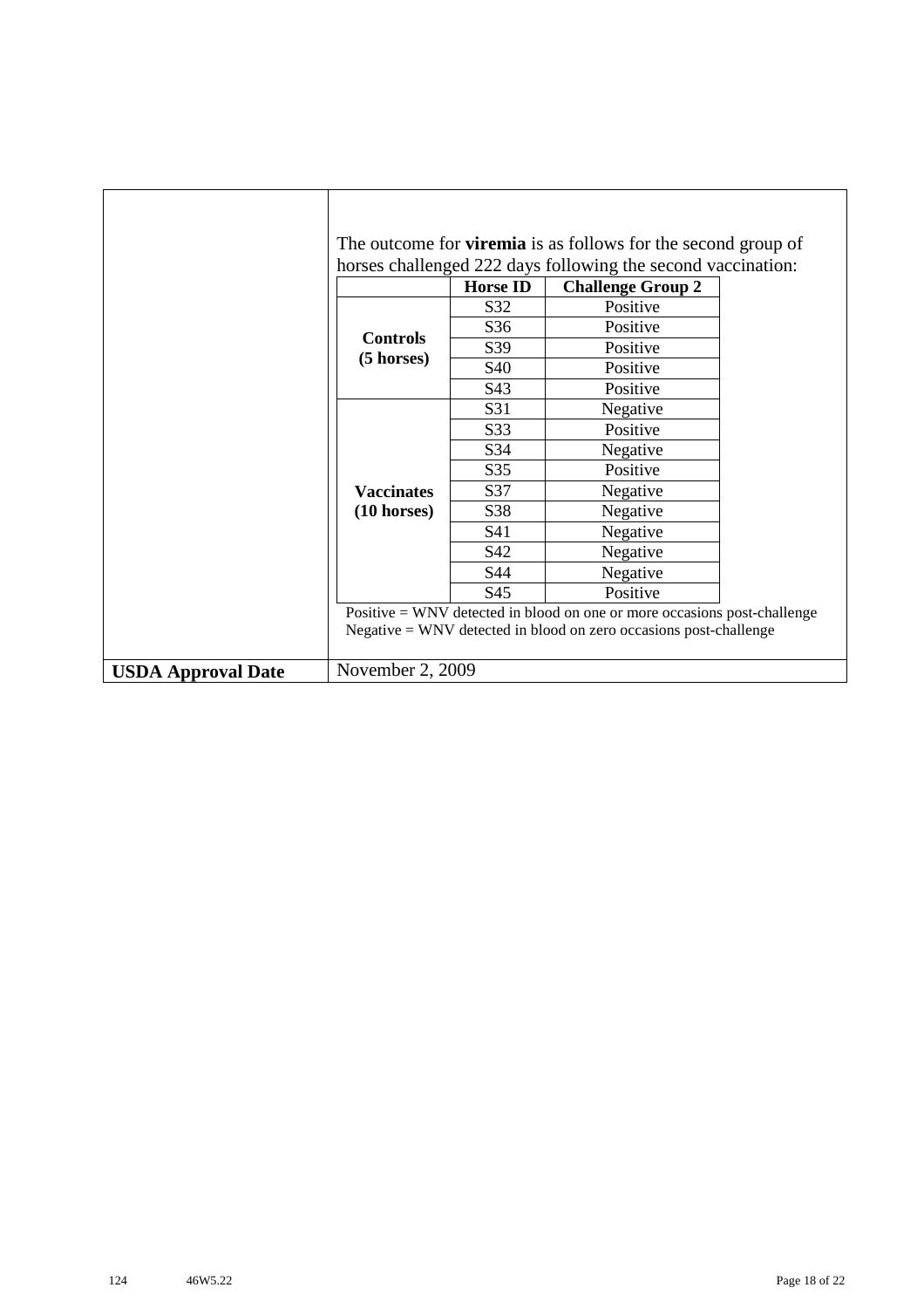| <b>Study Type</b>                      | Safety                                                                                                              |                                                                             |                                                                                       |                                          |                  |            |                      |  |
|----------------------------------------|---------------------------------------------------------------------------------------------------------------------|-----------------------------------------------------------------------------|---------------------------------------------------------------------------------------|------------------------------------------|------------------|------------|----------------------|--|
| <b>Pertaining to</b>                   | All fractions                                                                                                       |                                                                             |                                                                                       |                                          |                  |            |                      |  |
| <b>Study Purpose</b>                   |                                                                                                                     |                                                                             | To demonstrate safety under field conditions at three different test sites            |                                          |                  |            |                      |  |
| <b>Product</b>                         |                                                                                                                     |                                                                             | 2 doses given intramuscularly 21 days apart                                           |                                          |                  |            |                      |  |
| <b>Administration</b>                  |                                                                                                                     |                                                                             |                                                                                       |                                          |                  |            |                      |  |
| <b>Study Animals</b>                   | 622 horses vaccinated with two doses including:                                                                     |                                                                             |                                                                                       |                                          |                  |            |                      |  |
|                                        | 203-two to four month-old foals<br>19-five to seven month-old foals                                                 |                                                                             |                                                                                       |                                          |                  |            |                      |  |
|                                        |                                                                                                                     |                                                                             |                                                                                       |                                          |                  |            |                      |  |
|                                        |                                                                                                                     | 400-1 year or older horses                                                  |                                                                                       |                                          |                  |            |                      |  |
| <b>Challenge</b><br><b>Description</b> | Not Applicable                                                                                                      |                                                                             |                                                                                       |                                          |                  |            |                      |  |
| <b>Interval</b>                        |                                                                                                                     | Horses were observed on Days 0, 1 and 3 following the first vaccination and |                                                                                       |                                          |                  |            |                      |  |
| observed after                         |                                                                                                                     |                                                                             | on Days 1, 3 and 7 following the second vaccination for systemic and local            |                                          |                  |            |                      |  |
| vaccination                            | injection site reactions.                                                                                           |                                                                             |                                                                                       |                                          |                  |            |                      |  |
| <b>Results</b>                         |                                                                                                                     |                                                                             | There were no systemic reactions observed at any of the three sites. Local            |                                          |                  |            |                      |  |
|                                        |                                                                                                                     |                                                                             | injection site reactions are summarized below.                                        |                                          |                  |            |                      |  |
|                                        |                                                                                                                     |                                                                             |                                                                                       |                                          |                  |            |                      |  |
|                                        | North Dakota Site:                                                                                                  |                                                                             |                                                                                       |                                          | <b>Transient</b> |            |                      |  |
|                                        | <b>Summary</b>                                                                                                      | <b>Total</b>                                                                | <b>Number</b>                                                                         |                                          |                  |            | <b>Number Normal</b> |  |
|                                        |                                                                                                                     | <b>Number</b>                                                               | with 2 doses                                                                          | <b>Injection Site</b><br><b>Swelling</b> |                  |            |                      |  |
|                                        | Age                                                                                                                 |                                                                             |                                                                                       | $1st$ dose                               | $2nd$ dose       | $1st$ dose | $2nd$ dose           |  |
|                                        | $2-4$ mo                                                                                                            | 149                                                                         | 149                                                                                   | $\theta$                                 | $\mathbf{0}$     | 149        | 149                  |  |
|                                        | $5-7$ mo                                                                                                            | $\boldsymbol{0}$                                                            | $\overline{0}$                                                                        | n/a                                      | n/a              | n/a        | n/a                  |  |
|                                        | 8-11 mo                                                                                                             | $\overline{0}$                                                              | $\overline{0}$                                                                        | n/a                                      | n/a              | n/a        | n/a                  |  |
|                                        | $1 yr-5yr$                                                                                                          | 23                                                                          | 23                                                                                    | $\overline{0}$                           | $\mathbf{0}$     | 23         | 23                   |  |
|                                        | $6-15$ yr                                                                                                           | 121                                                                         | 121                                                                                   | $\overline{0}$                           | $\mathbf{0}$     | 121        | 121                  |  |
|                                        | $>16 \text{ yr}$                                                                                                    | 3                                                                           | 3                                                                                     | $\boldsymbol{0}$                         | $\mathbf{0}$     | 3          | 3                    |  |
|                                        | $\bf{0}$<br>296<br>296<br>$\boldsymbol{0}$<br><b>Total</b><br>296<br>296                                            |                                                                             |                                                                                       |                                          |                  |            |                      |  |
|                                        | California Site:                                                                                                    |                                                                             |                                                                                       |                                          |                  |            |                      |  |
|                                        | <b>Transient</b><br><b>Total</b><br><b>Number</b>                                                                   |                                                                             |                                                                                       |                                          |                  |            |                      |  |
|                                        | <b>Number Normal</b><br><b>Injection Site</b><br><b>Summary</b><br>with 2 doses<br><b>Number</b><br><b>Swelling</b> |                                                                             |                                                                                       |                                          |                  |            |                      |  |
|                                        | Age                                                                                                                 |                                                                             |                                                                                       | $1st$ dose                               | $2nd$ dose       | $1st$ dose | $2nd$ dose           |  |
|                                        | $2-4$ mo                                                                                                            | $\overline{0}$                                                              | $\boldsymbol{0}$                                                                      | n/a                                      | n/a              | n/a        | n/a                  |  |
|                                        | $5-7$ mo                                                                                                            | 5                                                                           | 5                                                                                     | $\Omega$                                 | $\theta$         | 5          | 5                    |  |
|                                        | $8-11$ mo                                                                                                           | $\overline{0}$                                                              | $\boldsymbol{0}$                                                                      | n/a                                      | n/a              | n/a        | n/a                  |  |
|                                        | $1 yr-5yr$                                                                                                          | 25                                                                          | 25                                                                                    | $\boldsymbol{0}$                         | $\overline{4}$   | 25         | 21                   |  |
|                                        | $6-15$ yr                                                                                                           | 15                                                                          | 15                                                                                    | $\boldsymbol{0}$                         | 3                | 15         | 12                   |  |
|                                        | $>16$ yr                                                                                                            | 6                                                                           | 6                                                                                     | $\overline{0}$                           | 1                | 6          | 5                    |  |
|                                        | <b>Total</b>                                                                                                        | 51                                                                          | 51                                                                                    | $\bf{0}$                                 | $8*$             | 51         | 43                   |  |
|                                        |                                                                                                                     |                                                                             | *Postvaccination reactions were minimal. The reported reactions were mild, transient, |                                          |                  |            |                      |  |
|                                        | non-painful injection swellings.                                                                                    |                                                                             |                                                                                       |                                          |                  |            |                      |  |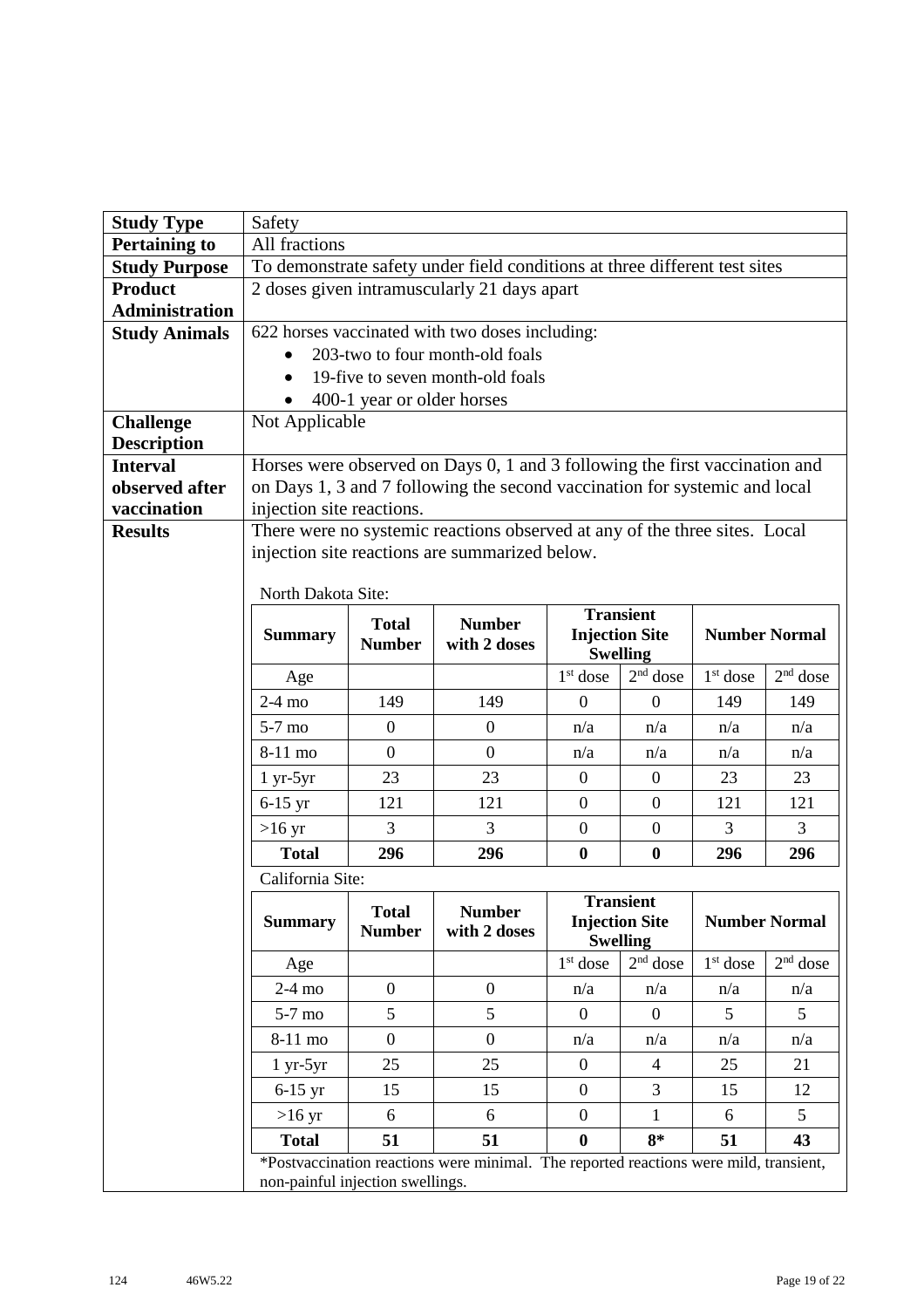|                                     | Missouri Site:                   |                               |                                                                                                                                                                                                                              |                  |                                                              |                |                      |
|-------------------------------------|----------------------------------|-------------------------------|------------------------------------------------------------------------------------------------------------------------------------------------------------------------------------------------------------------------------|------------------|--------------------------------------------------------------|----------------|----------------------|
|                                     | <b>Summary</b>                   | <b>Total</b><br><b>Number</b> | <b>Number</b><br>with 2 doses                                                                                                                                                                                                |                  | <b>Transient</b><br><b>Injection Site</b><br><b>Swelling</b> |                | <b>Number Normal</b> |
|                                     | Age                              |                               |                                                                                                                                                                                                                              | $1st$ dose       | $2nd$ dose                                                   | $1st$ dose     | $2nd$ dose           |
|                                     | $2-4$ mo                         | 55                            | 54                                                                                                                                                                                                                           | $\mathbf{0}$     | $\overline{0}$                                               | 55             | 54                   |
|                                     | $5-7$ mo                         | 15                            | 14                                                                                                                                                                                                                           | $\overline{0}$   | $\Omega$                                                     | 15             | 14                   |
|                                     | 8-11 mo                          | $\overline{0}$                | $\overline{0}$                                                                                                                                                                                                               | n/a              | n/a                                                          | n/a            | n/a                  |
|                                     | $1 yr-5yr$                       | 134                           | 132                                                                                                                                                                                                                          | $\boldsymbol{0}$ | $\mathbf{0}$                                                 | 134            | 132                  |
|                                     | $6-15$ yr                        | 68                            | 68                                                                                                                                                                                                                           | $\mathbf{0}$     | $\boldsymbol{0}$                                             | 68             | 68                   |
|                                     | $>16$ yr                         | $\overline{7}$                | $\overline{7}$                                                                                                                                                                                                               | $\overline{0}$   | $\boldsymbol{0}$                                             | $\overline{7}$ | $\tau$               |
|                                     | <b>Total</b>                     | 279                           | 275                                                                                                                                                                                                                          | $\bf{0}$         | $\bf{0}$                                                     | 279            | 275                  |
|                                     | <b>Total Across Three Sites:</b> |                               |                                                                                                                                                                                                                              |                  |                                                              |                |                      |
|                                     | <b>Site</b>                      | <b>Total</b><br><b>Number</b> | <b>Number</b><br>with 2 doses                                                                                                                                                                                                |                  | <b>Transient</b><br><b>Injection Site</b><br><b>Swelling</b> |                | <b>Number Normal</b> |
|                                     |                                  |                               |                                                                                                                                                                                                                              | $1st$ dose       | $2nd$ dose                                                   | $1st$ dose     | $2nd$ dose           |
|                                     | North<br>Dakota                  | 296                           | 296                                                                                                                                                                                                                          | $\mathbf{0}$     | $\theta$                                                     | 296            | 296                  |
|                                     | California                       | 51                            | 51                                                                                                                                                                                                                           | $\theta$         | $8*$                                                         | 51             | 43                   |
|                                     | Missouri                         | 279                           | 275                                                                                                                                                                                                                          | $\overline{0}$   | $\Omega$                                                     | 279            | 275                  |
|                                     | <b>Total</b>                     | 626                           | 622                                                                                                                                                                                                                          | $\bf{0}$         | $8*$                                                         | 626            | 614                  |
|                                     |                                  |                               | *Postvaccination reactions were minimal and described as mild, transient, non-painful<br>swellings after the second vaccination in eight (8) older, heavily vaccinated horses.<br>There were no systemic reactions observed. |                  |                                                              |                |                      |
| <b>USDA</b><br><b>Approval Date</b> | February 14, 2012                |                               |                                                                                                                                                                                                                              |                  |                                                              |                |                      |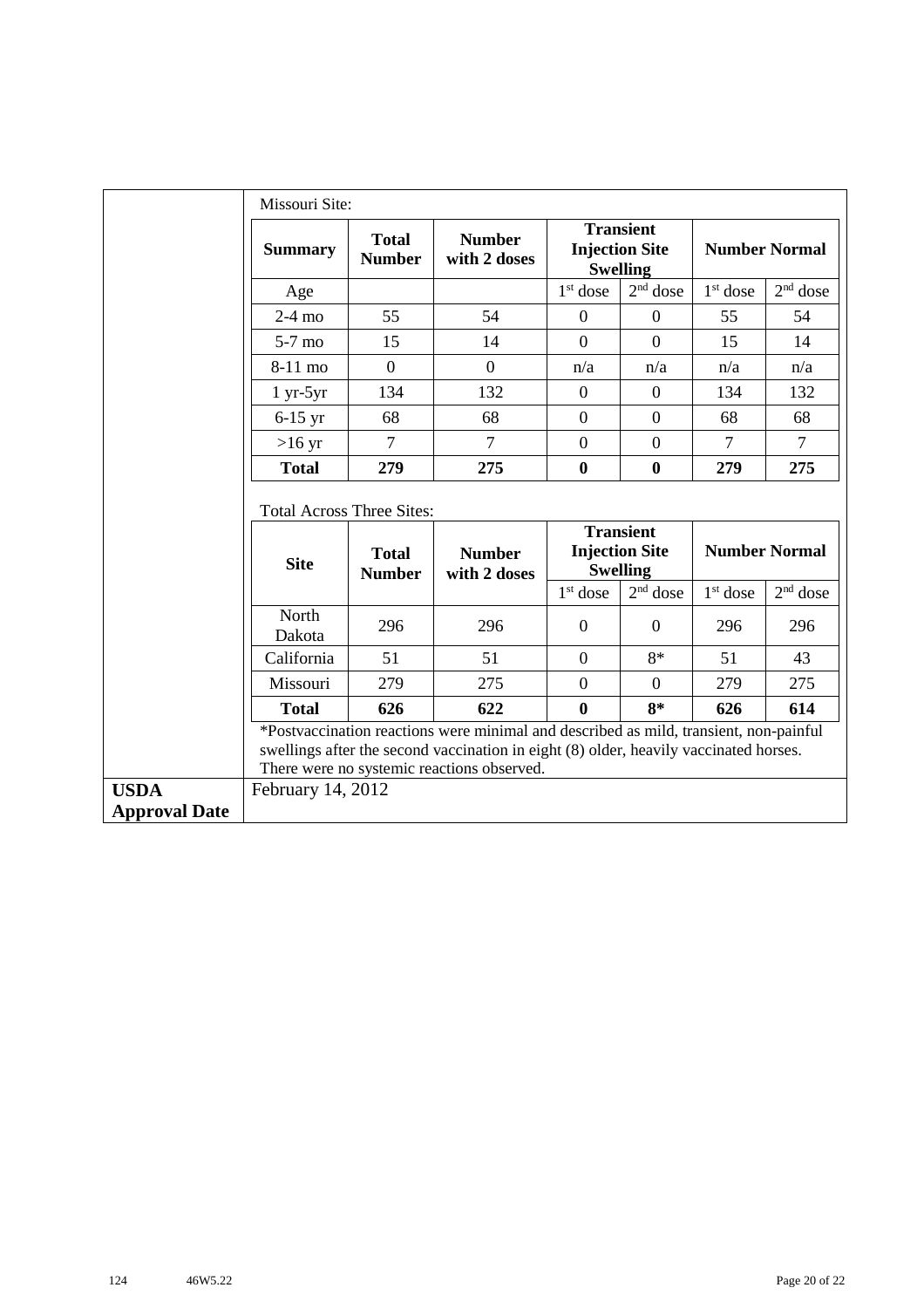| <b>Study Type</b>        | Safety                                                                      |
|--------------------------|-----------------------------------------------------------------------------|
| <b>Pertaining to</b>     | All fractions                                                               |
| <b>Study Purpose</b>     | To demonstrate safety in pregnant mares under field conditions at           |
|                          | two different test sites                                                    |
| <b>Product</b>           | Two intramuscular doses, given 16-28 days apart. 54 pregnant mares          |
| <b>Administration</b>    | were injected with placebo and 325 pregnant mares were vaccinated           |
|                          | with test product.                                                          |
| <b>Study Animals</b>     | Three hundred seventy-nine pregnant mares at two locations were             |
|                          | included in the study. The mares were confirmed to be pregnant by           |
|                          | serum hormonal evaluation on the day of the first vaccination.              |
| <b>Challenge</b>         | Not applicable                                                              |
| <b>Description</b>       |                                                                             |
| <b>Interval observed</b> | $1st$ and $2nd$ trimester: Mares observed immediately after vaccination     |
| after vaccination        | and daily for overall health and for abortion. Resulting foals were         |
|                          | observed daily for 7 days following birth.                                  |
|                          | 3 <sup>rd</sup> trimester: Mares observed immediately after vaccination and |
|                          | daily for overall health and for abortion. Resulting foals were             |
|                          | observed daily for 30 days following birth.                                 |
| <b>Results</b>           | Results shown on next page                                                  |